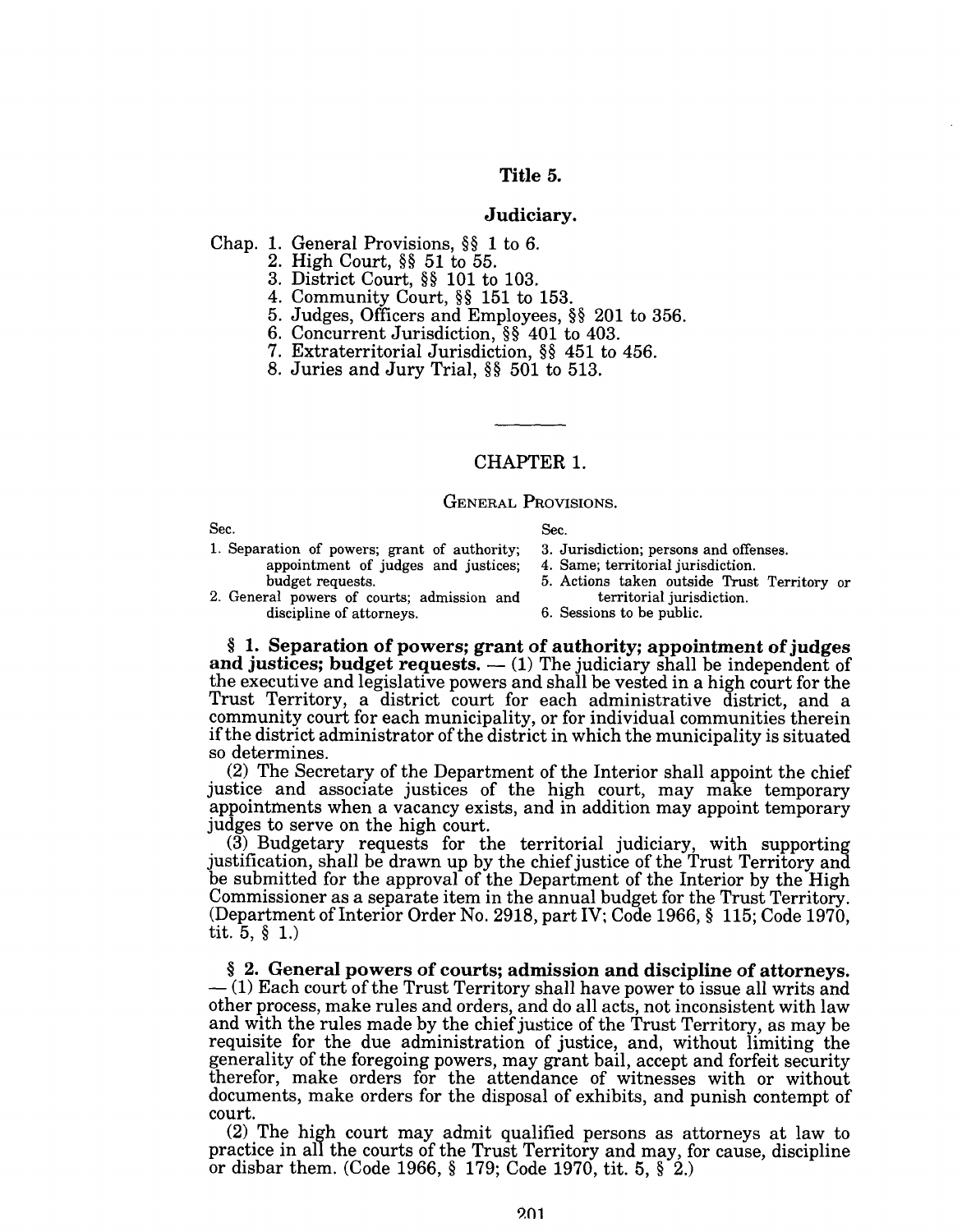Nature of disciplinary proceedings.  $-$ Disciplinary proceedings are not considered criminal or civil in nature, but are special proceedings, sui generis, in the nature of an inquiry concerning the conduct of an attorney as it relates to his fitness to practice law. Such proceedings are not for the purpose of punishment of the attorney but to protect the court and the public from persons unfit to practice a profession imbued with the public trust. Although such proceedings are sui generis, a party to them is entitled to procedural due process, i.e., notice of the charges and an opportunity to be heard. Abrams v. Trust Territory High Court

Disciplinary Panel (App. Div., May, 1977).<br>Power of disciplinary panel. disciplinary panel. Disciplinary panel composed of three judges of the high court may enter an order affecting the rights of a party to a disciplinary proceeding even though section does not expressly provide for adoption or promulgation of rules or procedures governing the practice of law in the Trust Territory. Abrams v. Trust Territory High Court Disciplinary Panel (App. Div., May, 1977).

Disciplining of attorneys.  $-$  There is no question that the high court has the power and

authority to discipline attorneys. It is expressed in statute, as well as being an inherent power correlated to the power to admit attorneys to practice in courts. Courts not only have the inherent power to discipline attorneys, but they are also charged with an obligation and duty to regulate attorneys practicing within their jurisdiction. Abrams v. Trust Territory High Court Disciplinary Panel (App. Div., May, 1977).

It is well accepted that the discipline of attorneys is a judicial function of the courts. Abrams v. Trust Territory High Court Disciplinary Panel (App. Div., May, 1977).

Procedural due process does not require appellate review. This is a principle which has been specifically applied to disciplinary proceedings. Abrams v. Trust Territory High Court Disciplinary Panel (App. Div., May, 1977).

Power of court to adopt procedures. -Implicit in the power of the high court to admit and discipline attorneys is the authority to adopt procedures for carrying out its obligations. Abrams v. Trust Territory High Court Disciplinary Panel (App. Div., May, 1977).

§ 3. Jurisdiction; persons and offenses.  $-$  (1) A court of the Trust Territory may exercise personal jurisdiction in civil cases only over persons residing or found in the Trust Territory and who have been duly summoned or persons who voluntarily appear.

(2) Criminal cases shall be prosecuted and tried only in a court having territorial jurisdiction over the place where the crime was committed, except as provided in section 451 of this title. (Code 1966, § 117; Code 1970, tit. 2, § 3.)

Actions against United States. - Unless and until congressional authority exists for actions against United States to be brought in Trust Territory court, court has no jurisdiction to entertain them. Alig v. Trust Territory, 3 TTR 64 (1965).

§ 4. Same; territorial jurisdiction.  $-$  (1) The jurisdiction of the high court shall extend to the whole of the Trust Territory.

(2) The jurisdiction of a district court shall extend to the whole of the administration district for which it is constituted, or any part thereof.

(3) The jurisdiction of a community court shall extend to the whole of the municipality or community for which it is constituted, or any part thereof. (Code 1966, § 116; Code 1970, tit. 2, § 4.)

§ 5. Actions taken outside Trust Territory or territorial Jurisdiction. - Any action taken by a court or judge thereof outside the Trust Territory or the territorial jurisdiction of the court shall be valid and effective within the Trust Territory to the same extent as if taken therein and within the territorial jurisdiction of the court. (Code 1966, § 180; Code 1970, tit. 2, § 5.)

 $§$  6. Sessions to be public.  $-$  The proceedings of every court shall be public, except when otherwise ordered by the court for good cause. (Code 1966, § 186; Code 1970, tit. 2. § 6.)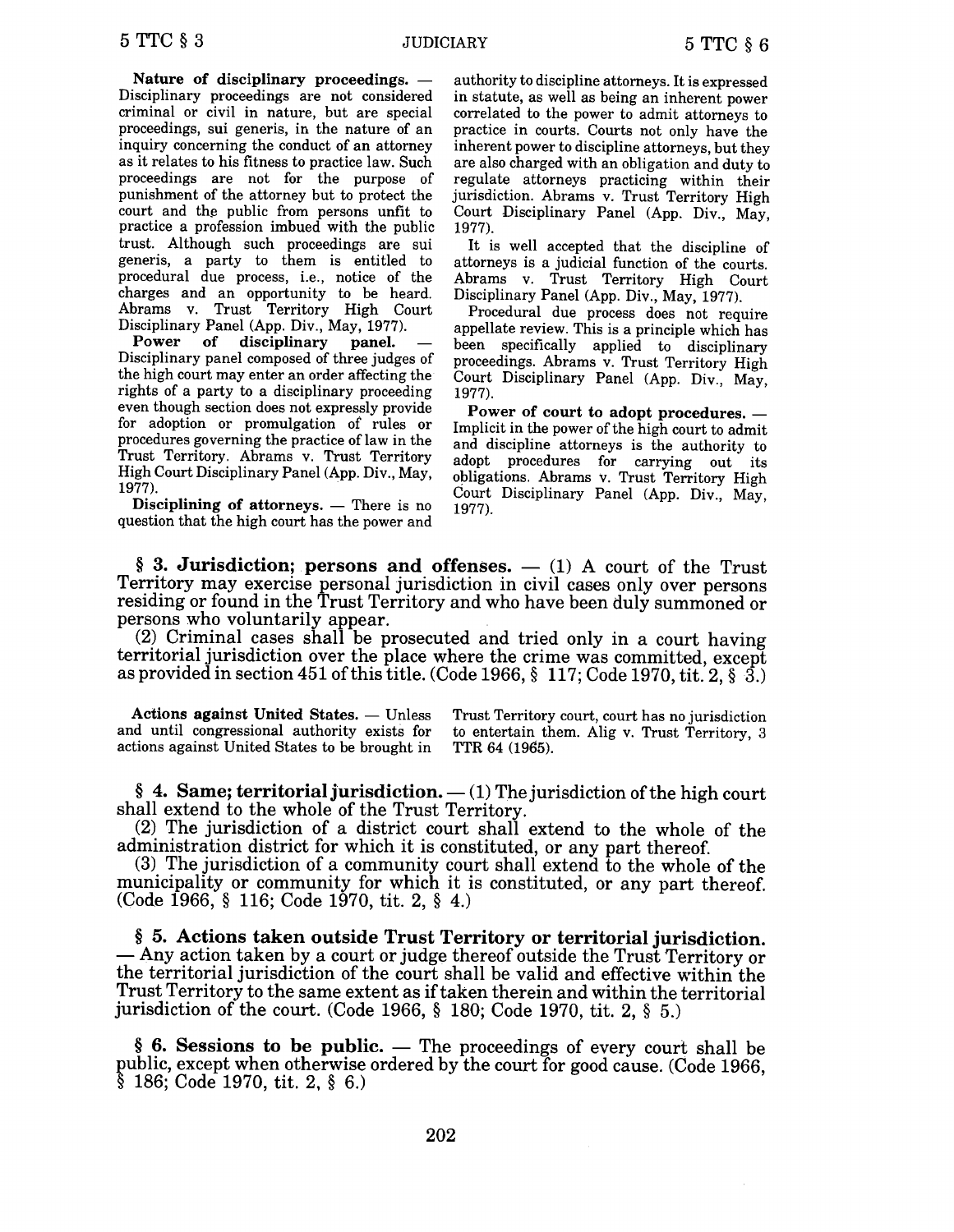## CHAPTER 2.

## HIGH COURT.

Sec. Sec.

52. Divisions of high court. 55. Sessions.

53. Original of trial division.

51. Court of record; seal. 54. Appellate jurisdiction and review.

§ 51. Court of record; seal. — The high court shall be a court of record and shall have a seal, which shall be kept in the custody of the clerk of courts at Truk. A duplicate original of the seal shall be kept in the custody of the clerk of courts for each other district. (Code 1966, § 128; Code 1970, tit. 5, § 51.)

 $§$  52. Divisions of high court.  $-$  The high court shall consist of a trial division and an appellate division. The trial division shall consist of the chief justice and the associate justices; however, sessions of the trial division may be held by any judge alone. The appellate division shall consist of three judges assigned thereto by the chief justice, two of whom shall constitute a quorum; provided, that either the chief justice or any associate justice may also sit as a member of the three-judge appellate division, in a case which he has not heard as a judge of the trial division. The concurrence of two judges shall be necessary to a determination of any appeal by the appellate division of the high court, but a single judge may make all necessary orders concerning any appeal prior to the hearing and determination thereof, and may dismiss an appeal for want of jurisdiction, or failure to take or prosecute it in accordance with the applicable law or rules of procedure, or at the request of the appellant. (Code 1966, § 121; Code 1970, tit. 5, § 52.)

Absence of one judge from panel.  $-$ While a full panel of three judges in the appellate division should be the rule, the absence of one judge, for whatever reason, does not deprive those remaining of the authority to render a valid decision, since two judges constitute the required quorum. Guerrero Family, Inc. v. Micronesian Line, Inc., 5 TTR 531 (1971).

The term "quorum," as applied to courts, generally refers to the requirement that a certain number of judges must be present in order to render a valid decision. Guerrero Family, Inc. v. Micronesian Line, Inc., 5 TTR 531 (1971).

Dismissal of appeal on jurisdictional  $grounds. - An appeal from a hearing before a$ disciplinary panel of three judges of the appellate division of the high court could be summarily dismissed by a single judge for lack of jurisdiction of the subject matter. Abrams v. Trust Territory High Court Disciplinary Panel (App. Div., May, 1977).

 $§$  53. Original jurisdiction of trial division.  $-$  The trial division of the high court shall have original jurisdiction to try all causes, civil and criminal, including probate, admiralty, and maritime matters and the adjudication of title to land or any interest therein. (Code 1966, § 123; Code 1970, tit. 5, § 53.)

Similarity to U.S. Constitution.  $-$  This section is somewhat similar to article 3, section 2 of the Constitution of the United States. Lakemba v. Milne, 4 TTR 44 (1968).

Foreclosure actions to be brought in high court. - Under present Trust Territory law, court action regarding foreclosure of mortgages in Palau District would have to be brought in the high court. Iyar v. Sungiyama, 2 TTR 154 (1960).

Jurisdiction over land disputes.  $-$ Adjudication of land disputes is within exclusive original jurisdiction of the trial division of the high court. Tasio v. Trust Territory, 3 TTR 262 (1967).

General jurisdiction. - Under Trust Territory law, the trial division of the high court is court of general jurisdiction. Alig v. Trust Territory, 3 TTR 603 (App. Div. 1967).

Claim for money damages based on alleged interest in land.  $-$  Where claim of plaintiff for money damages is based on alleged interest in land superior to defendant's interest, matter is within original jurisdiction of high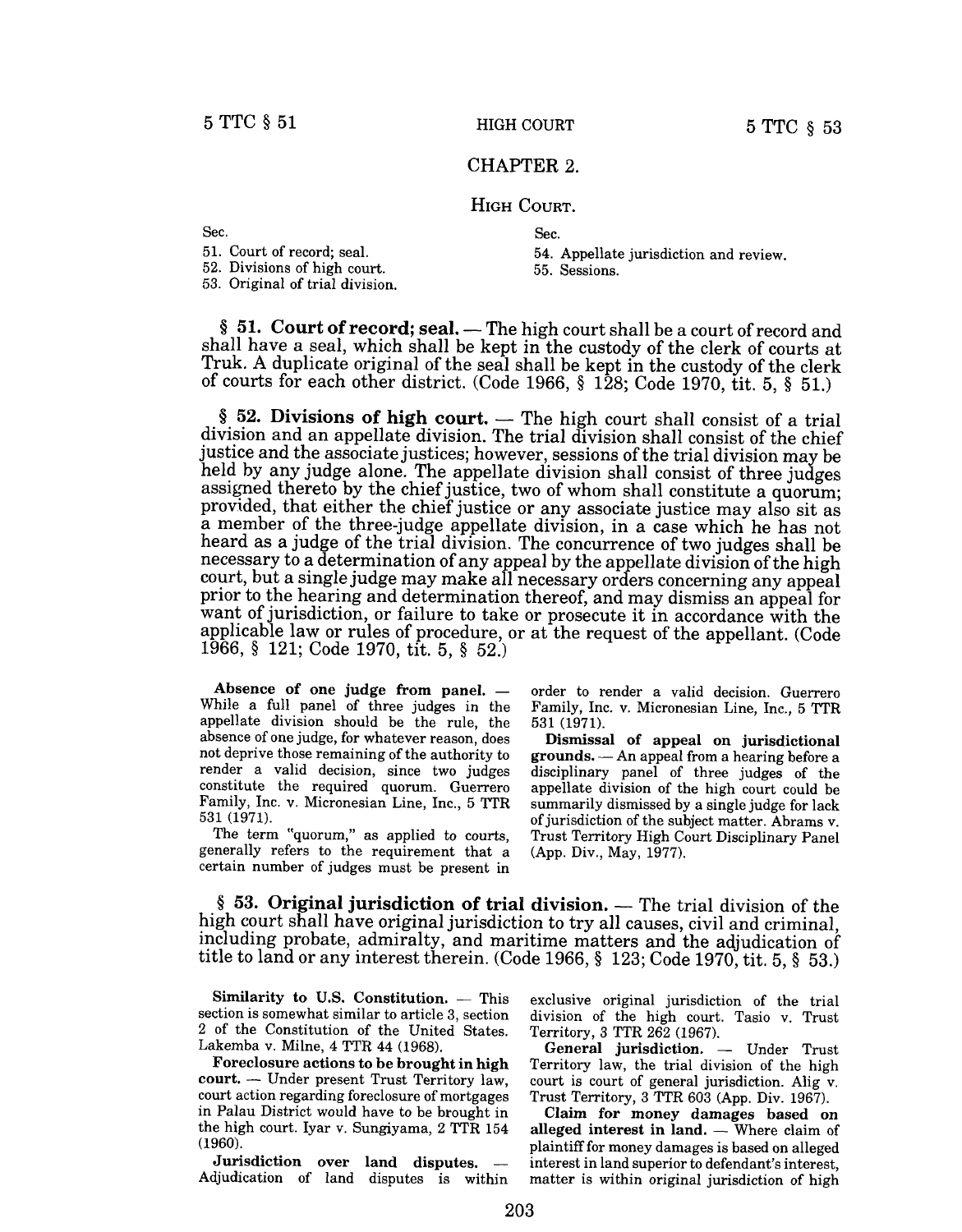court to try title or any interest in land, and not within district court's jurisdiction, which is limited in land matters to right of immediate possession. Remoket v. Olekeriil, 3 TTR 339 (1967).

Action for recovery of money because of rights in land.  $-$  Where complaint asks for recovery of money because of rights in land from which money is derived, action should be brought in trial division of the high court, and district court has no jurisdiction of subject matter. Remoket v. Olekeriil, 3 TTR 339 (1967).

Admiralty and maritime matters.  $-$  This section accords jurisdiction in admiralty and maritime matters to the high court. Lakemba v. Milne, 4 TIR 44 (1968).

Substantive maritime law not stated.  $-$ The Trust Territory Code does not specifically state the substantive law to be applied in maritime cases. Lakemba v. Milne, 4 TTR 44 (1968).

Adoption of common law includes admiralty and maritime matters. - The Trust Territory adoption of the rules of common law and the specific provision for jurisdiction in admiralty and maritime matters was intended to include adoption of the substantive and general rules of the law maritime as customarily applied in suits at common law in the United States. Lakemba v. Milne, 4 TTR 44 (1968).

Suit against government for return of land comes within sovereign immunity doctrine. — Suit against Trust Territory and certain of its officers for return of land taken by Japanese government and for damages and rents comes within doctrine of sovereign immunity, whereby government is immune from suit without its consent. Alig v. Trust Territory, 3 TTR 603 (App. Div. 1967).

§ 54. Appellate jurisdiction and review.  $-$  (1) The appellate division of the high court shall have jurisdiction to review on appeal the decisions of the trial division of the high court:

(a) In all cases originally in the high court;

(b) In all cases decided by the high court on appeal from a district court, involving construction or validity of any law of the United States, or of any law or regulation of the Trust Territory, or of any written enactment intended to have the force of law of any official, board, or body in the Trust Territory;

(c) In all cases decided by the high court on review of a district court or community court decision under section 353, of title 6 of this code, in which the high court has reversed or modified the decision so as to affect the substantial rights of the appellant.

(2) The trial division of the high court shall have jurisdiction to review on appeal the decisions of the district courts in all cases and shall also have jurisdiction to review on the record, as provided by section 353, of title 6 of this code, final decisions of the district courts and the community courts in which no appeal is taken.

 $(3)$  The appellate division of the high court shall, however, have jurisdiction, in its discretion, to review on appeal directly from a district or community court decisions involving construction or validity or any law of the United States, or of any law or regulation of the Trust Territory, or of any written enactment intended to have the force of law, if the appellate division considers that the public interest will be served thereby. (Code 1966, § 124; Code 1970, tit. 5,  $§ 54.$ 

Appellate division of high court  $-$ Jurisdiction of bill of rights questions. -Appellate division of the high court has jurisdiction over questions arising under Trust Territory bill of rights. Ngirasmengesong v. Trust Territory, 1 TTR 615 (App. Div. 1958).

Correction of trial division judgments. --The only remedy to correct a judgment of the trial division is to appeal the case to the appellate division of the high court. Rilometo v. Lanlobar, 4 TIR 172 (1968).

Effect of appellate decision.  $-$  Where high court decides case on appeal from district court and appeal does not involve construction or validity of a law, regulation or enactment, further appeal rights are cut off. Ngertelwang Clan v. Sechelong (App. Div., February, 1976).

Nature of the right to appeal.  $-$  The right to appeal is purely a statutorily conferred right and the legislature has a large measure of discretion in prescribing the manner of criminal procedure. Trust Territory v. Elias (App. Div., January, 1975).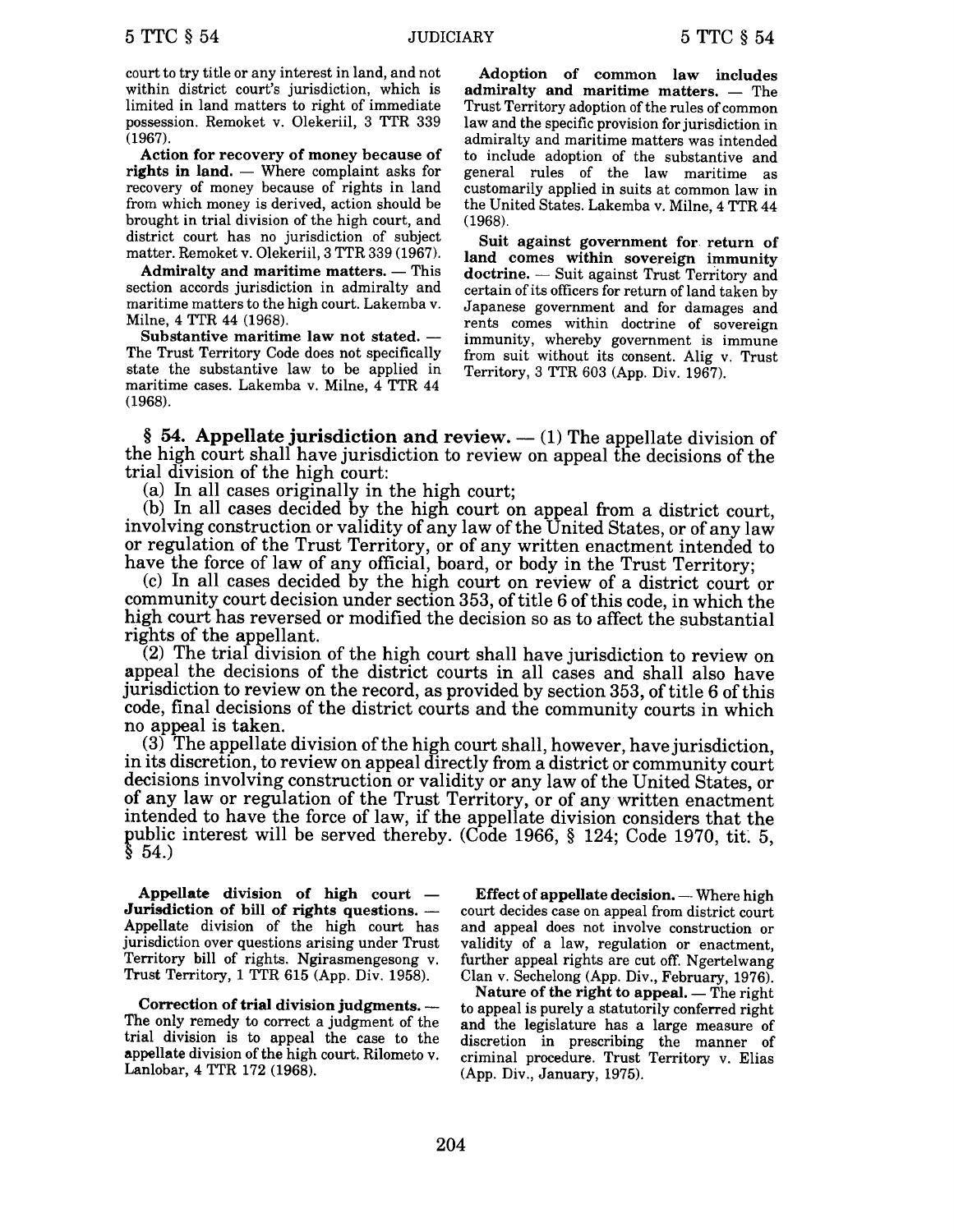Schedule of appeal does not deny equal protection. - Where original conviction is in district court, and the decision is reviewed and affirmed by the trial division of the high court, appellants are not denied equal protection under the law because they are then denied a review by a three-judge panel even though there is no doubt that if the charge had originally been heard in the trial division of the high court the appeal would be to the appellate division of the high court. Trust Territory v. Elias (App. Div., January, 1975).

Purpose of section. - Section is designed to facilitate the orderly and efficient processing of cases, not to arbitrarily decide whether an appellant receives a single-judge review or a three-judge appellant panel. Trust Territory v. Elias (App. Div., January, 1975).

Effect of prosecutor's discretion to

choose court in which to file complaint.  $-$ Fact that prosecuting attorney can file complaint or information in either the district court or the trial division of the high court does not, in any way, invalidate the appeals process. In the final analysis the prosecuting attorney does not have the discretion to decide which appeal process the defendant shall have because the courts have the power to transfer cases. Trust Territory v. Elias (App. Div., January, 1975).

The fact that the district attorney can arbitrarily file a grand larceny charge in the district court, thereby limiting any appellate review to a single sitting in the trial division of the high court rather than a three-judge panel in the appellate division is not violative of equal protection. Trust Territory v. Elias (App. Div., January, 1975).

 $§$  55. Sessions.  $-$  (1) Sessions of the appellate division of the high court shall be held at such places and at such times as the chief justice may determine by rules or order from time to time.

(2) Sessions of the trial division shall be held, if practicable, four times in each year in each administrative district pursuant to rules or orders promulgated from time to time by the chief justice. (Code 1966, § 127; Code 1970, tit. 5, § 55.)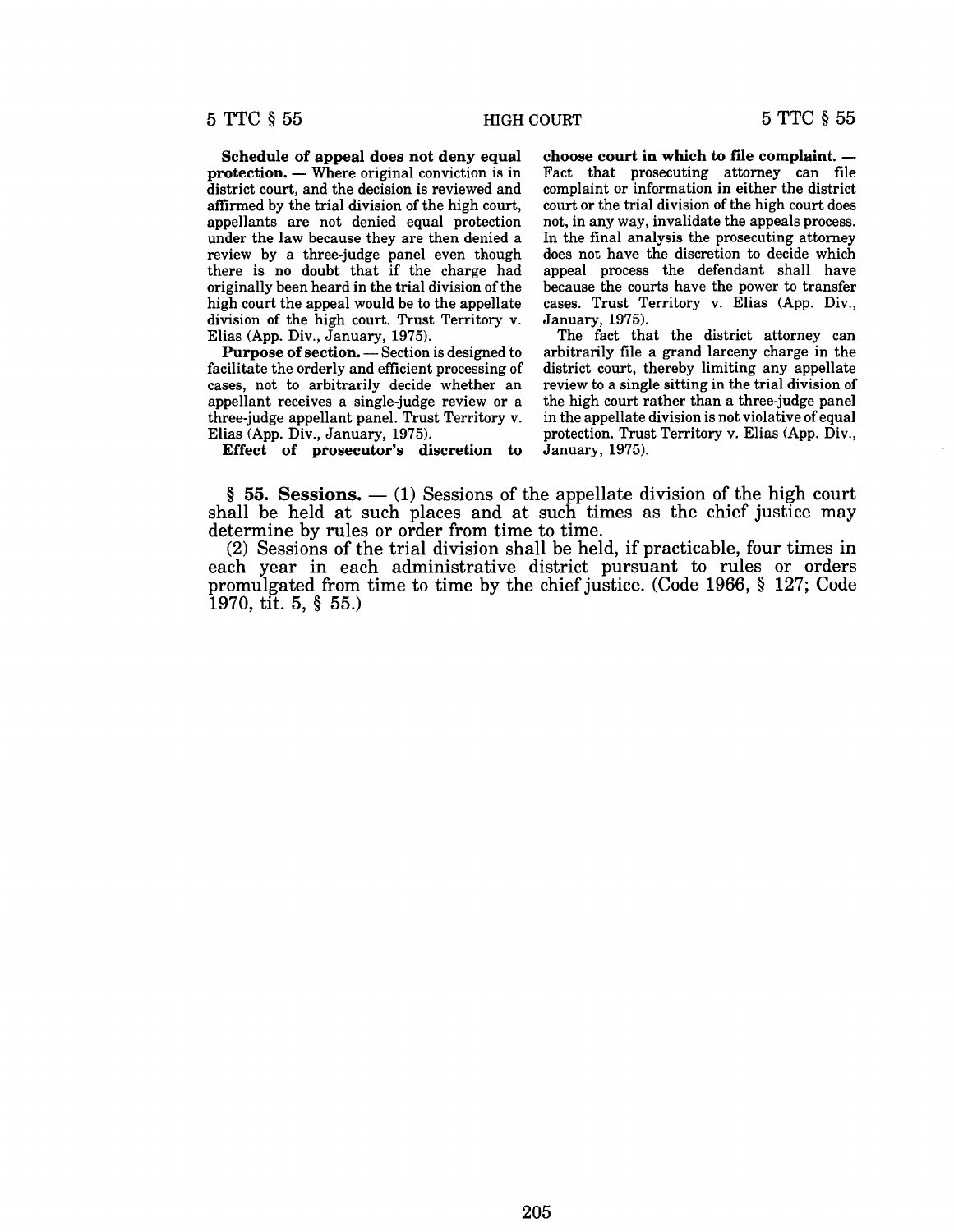## CHAPTER 3.

# DISTRICT COURT.

Sec.

101. Jurisdiction.

102. Sessions.

103. Record to be filed with clerk of courts.

 $§$  101. Jurisdiction.  $-$  (1) Each district court shall have original jurisdiction concurrently with the trial division of the high court:

(a) In all civil cases (including proceedings for changes of name) where the amount claimed or value of the property involved does not exceed one thousand dollars, except admiralty and maritime matters and the adjudication of title to land or any interest therein (other than the right to immediate possession); provided, that each district court shall have jurisdiction to award alimony and support for children in divorce cases and separate support or separate maintenance for a spouse and support for children in support and maintenance cases regardless of whether the awards may ultimately exceed one thousand dollars, and to include in such award land or any interest therein owned by any parties in the case (but this shall not include jurisdiction to adjudicate the validity of such party's ownership of the land or interest therein in question);

(b) In all criminal cases involving offenses against the laws of the Trust Territory including generally recognized local customs, where the maximum punishment which may be imposed does not exceed a fine of two thousand dollars or imprisonment for five years, or both.

(2) Each district court shall have jurisdiction to review on appeal the decisions of the community courts of the district in all cases, civil and criminal. (Code 1966, § 138; Code 1970, tit. 5, § 101.)

Adjudication of land disputes. Adjudication of land disputes is within exclusive original jurisdiction of the trial division of the high court. Tasio v. Trust Territory, 3 TTR 262 (1967).

Jurisdiction of action for money damages resulting from land dispute.  $-$ Where complaint asks for recovery of money because of rights in land from which money is derived, action should be brought in trial division of the high court, and district court has no jurisdiction of subject matter. Remoket v. Olekeriil, 3 TTR 339 (1967).

Jurisdiction of high court to determine  $interest$  in land.  $-$  Where claim of plaintiff for money damages is based on alleged interest in land superior to defendant's interest, matter is within original jurisdiction of high court to try title or any interest in land, and not within district court's jurisdiction, which is limited in land matters to right of immediate possession. Remoket v. Olekeriil, 3 TTR 339 (1967).

District court's lack of jurisdiction concerning interests in land. - Wife's action against her husband for specific performance of alleged promise to transfer land depended upon what interest, if any, wife had in the land, which had been conveyed to the husband only and which wife claimed a one-half interest ownership of; and district court properly dismissed for want of jurisdiction due to statute providing district court did not have jurisdiction where title to or interest in land was involved. Taisakan v. Taisakan, 6 TTR 283 (1973).

Distinction between claim for money and land dispute. - There is distinction between action relating to claim for money, which is within jurisdiction of district court, and action which determines interests in land, which is not within power of district court to decide. Remoket v. Olekeriil, 3 TTR 339 (1967).

In action for specific performance of promise to transfer land, statute providing district court had no jurisdiction where title to or interest in land was involved could not be avoided by first granting the alternative relief of money damages equal to the value of the land and then ordering transfer of the land in satisfaction of the judgment, for when money judgment is satisfied through execution, the attached property is sold and the purchase payment is transferred to the judgment creditor. Taisakan v. Taisakan, 6 TTR 283 (1973).

Jurisdiction of land possession questions similar to forcible entry and detainer  $action. - Trust Territory law which gives$ district court jurisdiction to determine right to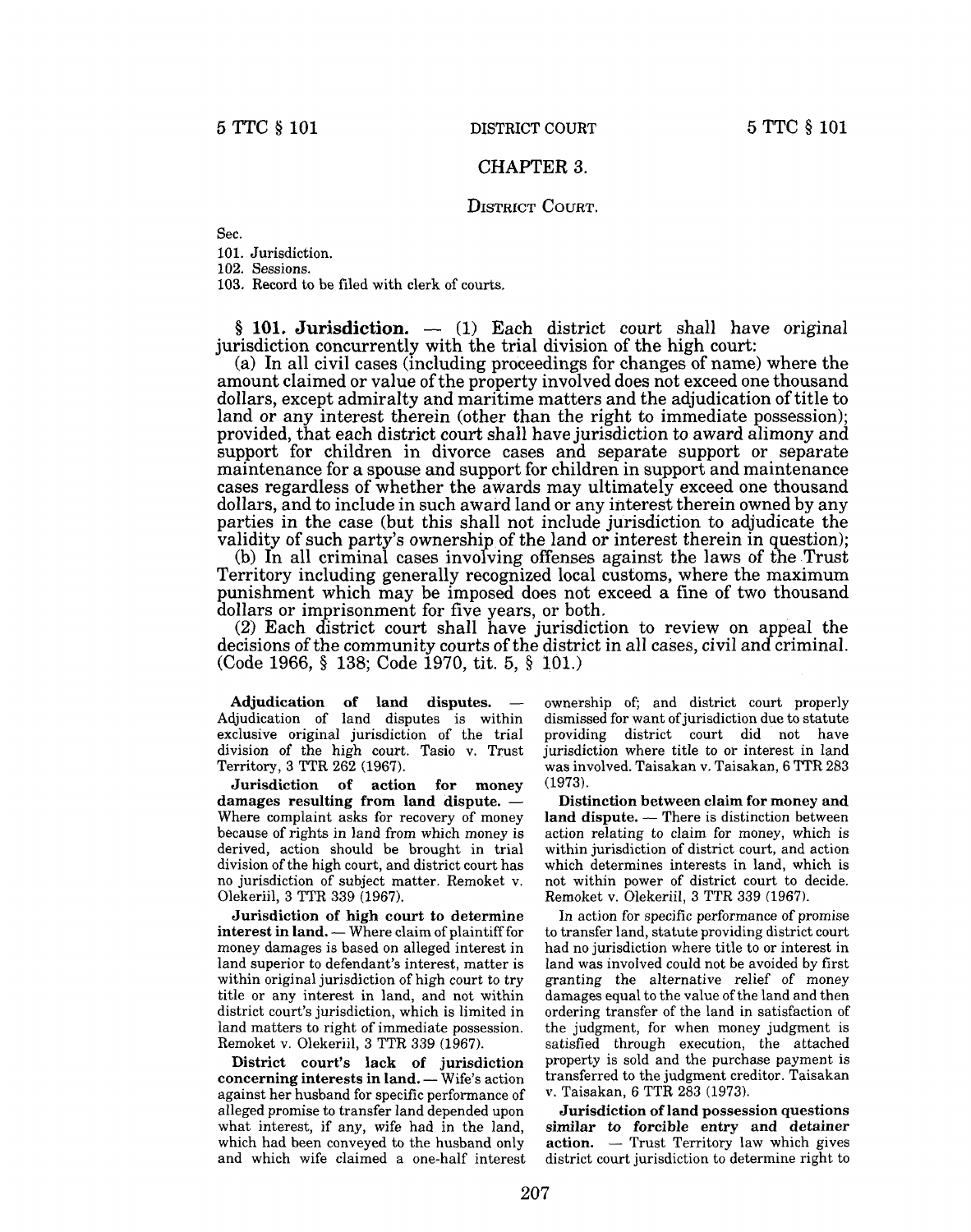immediate possession of land is similar to forcible entry and detainer action, which is regarded as possessory action, in which plaintiff need not be owner of property in dispute and issue of title is not raised. Remoket v. Olekeriil, 3 TTR 339 (1967).

When district court has original  $j$ urisdiction.  $\qquad$  District court has original jurisdiction in all civil cases where amount claimed or value of property involved does not exceed \$1,000, except admiralty and maritime matters and adjudication of title to land or interests therein. Sam v. Sam, 3 TTR 203 (1966).

Authority of district courts as to orders to right to possess land.  $-$  District courts in Trust Territory have clear authority to determine and make orders as to right to immediate possession of land. Aimeliik People v. Remengesau, 2 TTR 320 (1962).

Purpose of the Trust Territory law allowing district courts to determine right to immediate possession of land is to have courts readily available to determine such rights in orderly manner in order to avoid resort to force. Aimeliik People v. Remengesau, 2 TTR 320 (1962).

Authority of the district courts in Trust Territory to issue orders regarding right to immediate possession of land is not limited to situations in which high court action is pending. Aimeliik People v. Remengesau, 2 TTR 320 (1962).

Although district and community courts cannot adjudicate title to land or any interest therein, this does not prevent district or community court from ordering transfer of land as payment for damages where there is no dispute about ownership and when value of land does not exceed jurisdictional limitation of court. Miko v. Keit, 2 TTR 582 (1964).

Authority of district court does not extend to prayers for support.  $-$  There is no authorization for district court to consider prayers for support except in actions for divorce or annulment and unless prayer is for amount within jurisdiction of court. Sam v. Sam, 3 TTR 203 (1966).

Support prayer for action for divorce. --Where total amount of support prayer for an action for divorce exceeds jurisdiction of district court, action must be brought in high court. Sam v. Sam, 3 TTR 203 (1966).

 $§$  102. Sessions.  $-$  Each district court shall hold its sessions from time to time at the headquarters of the district or elsewhere therein as its business and the public interests may require and as the rules of procedure prescribed for it by the chief justice of the Trust Territory may direct. (Code 1966, § 139; Code 1970, tit. 5, § 102.)

 $§$  103. Record to be filed with clerk of courts. — The presiding judge of the district court shall promptly make, or cause to be made, and file with the district clerk of courts a record of each case heard and decided by the court. (Code 1966, § 140; Code 1970, tit. 5, § 103.)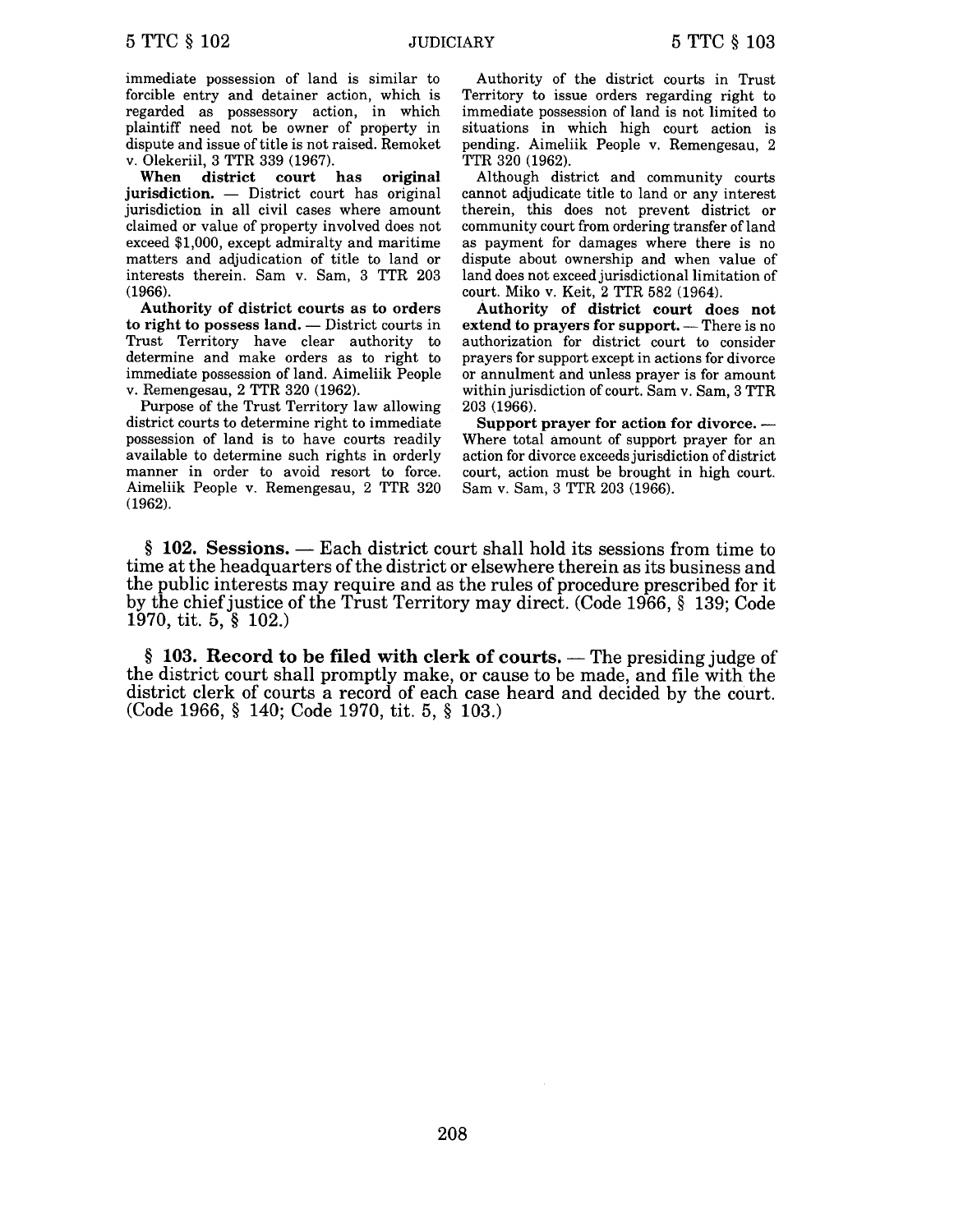# CHAPTER 4.

## COMMUNITY COURT.

Sec.

151. Jurisdiction.

152. Oral process and returns.

153. Filing of record.

§ 151. Jurisdiction. - Each community court shall have original jurisdiction, concurrently with the trial division of the high court and the district court, in all civil cases where the amount claimed or value of the property involved does not exceed one hundred dollars, except admiralty and maritime matters and the adjudication of title to land or any interest therein. (other than the right to immediate possession), and in all criminal cases involving offenses against the laws of the Trust Territory, including generally recognized local customs, where the maximum punishment which may be imposed does not exceed a fine of one hundred dollars, or imprisonment for six months, or both. (Code 1966, § 149; Code 1970, tit. 5, § 151.)

Limitation of jurisdiction of community courts. - Jurisdiction of community courts in criminal cases is limited to those in which maximum punishment which may be imposed does not exceed one hundred dollars or imprisonment for six months, or both. Purako v. Efou, 1 TTR 236 (1955).

Community court has no jurisdiction to try any person for bigamy, and conviction of this offense in community court is void. Purako v. Efou, 1 TTR 236 (1955).

Authority to order transfer of land as payment for damages. - Although district and community courts cannot adjudicate title to

land or any interest therein, this does not prevent district or community court from ordering transfer of land as payment for damages where there is no dispute about ownership and when value of land does not exceed jurisdictional limitation of court. Miko v. Keit, 2 TTR 582 (1964).

Trial division of high court has jurisdiction over land disputes. Adjudication of land disputes is within exclusive original jurisdiction of the trial division of the high court. Tasio v. Trust Territory, 3 TTR 262 (1967).

§ 152. Oral process and returns. - All process and reports of service of process of a community court may be oral if the court deems best, but such oral process shall only be effective within the territorial jurisdiction of the court issuing it. (Code 1966, § 336; Code 1970, tit. 5, § 152.)

§ 153. Filing of record.  $-$  As promptly as possible after the final decision of a case in a community court, the presiding judge shall make, or cause to be made, and send a record of the case in the form prescribed by the rules of procedure adopted by the chief justice of the Trust Territory to the clerk of courts for the district in which the court was held. (Code 1966, § 150; Code 1970, tit. 5, § 153.)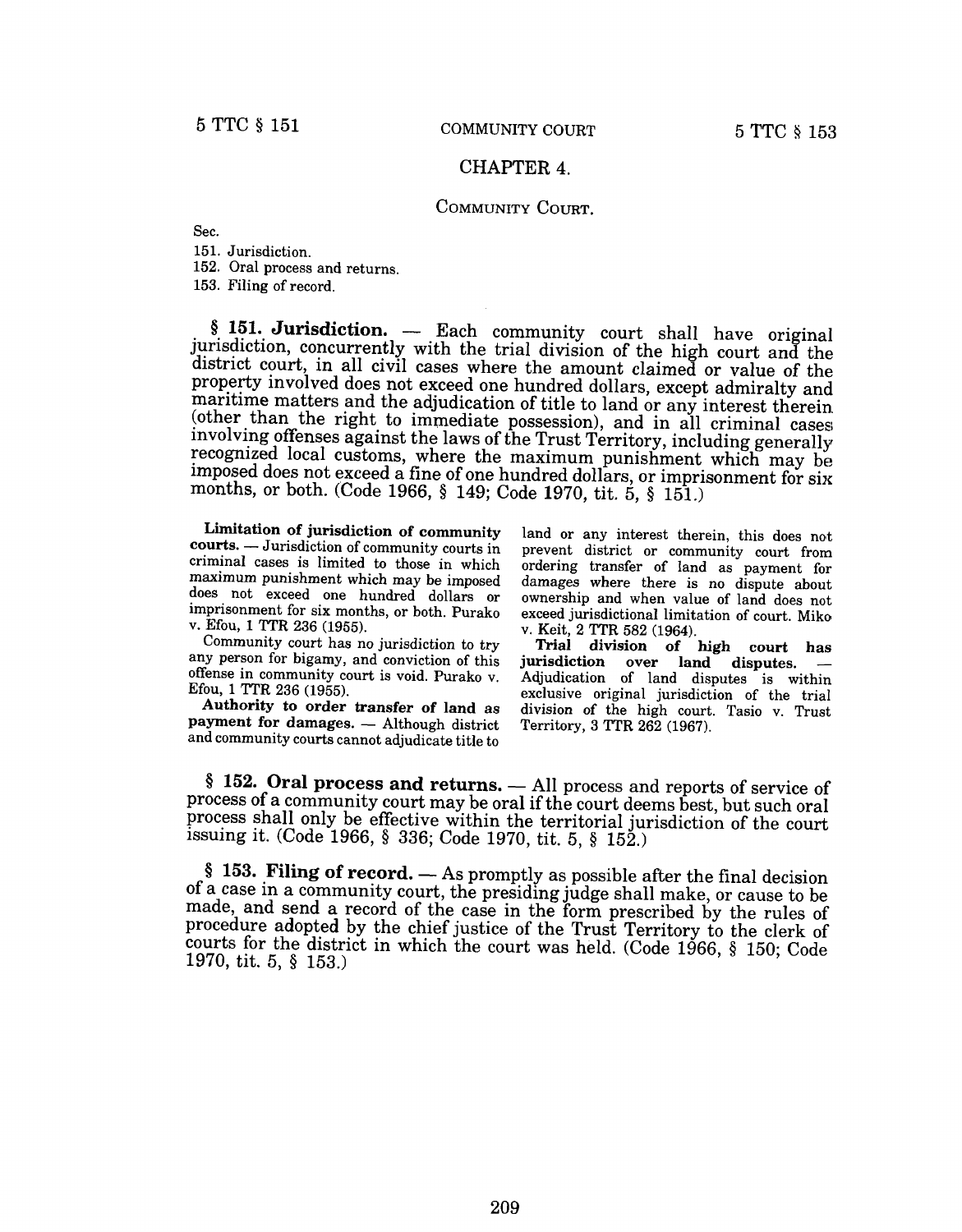# CHAPTER 5.

## JUDGES, OFFICERS AND EMPLOYEES.

# Subchapter I.

# High Court.

Sec.

- 201. Appointment of justices.
- 202. Rule-making power of chief justice.
- 203. Temporary judges
- 204. Special judges for murder cases.
- 205. Compensation of officers and employees.

#### Subchapter II.

#### District Court.

- 251. Appointment, tenure and salary of judges.
- 252. Assignment of associate judges.

#### Subchapter III.

#### Community Courts.

301. Appointment and tenure of judges.

Sec.

- 302. Nomination of judges.
- 303. Assignment of associate judges.
- 304. Assignment of other judges.
- 

### Subchapter IV.

#### Miscellaneous Provisions.

- 351. Disqualification of judges.
- 352. Clerk of courts; other officers and employees.
- 353. Assessors.
- 354. Utilization of citizens.
- 355. Authority to administer oaths.
- 356. Authority of judicial officers to exercise powers of notary public.

# SUBCHAPTER I.

## *High Court.*

§ 201. Appointment of justices.  $-$  (1) There shall be a chief justice of the Trust Territory and one or more associate justices appointed by the Secretary of the Department of the Interior.

(2) The chief justice shall preside at any session of the high court which he attends.

(3) Whenever the chief justice is unable to perform the duties of his office or the office is vacant, his powers and duties shall devolve upon any associate justice designated by the chief justice, or in the absence of such designation, upon the senior associate justice in point of service, until such disability is removed or another chief justice is appointed and takes office. (Code 1966, § 120; Code 1970, tit. 5, § 201.)

Discretion of chief justice in assigning cases not violative of due process.  $-$  Action of chief justice who is disqualified from hearing case in assigning case first to one judge then to

another does not violate plaintiffs right to due process of law. Sonoda v. Burnett (Tr. Div., April, 1977).

 $§$  202. Rule-making power of chief justice.  $-$  The chief justice of the Trust Territory shall have administrative supervision over all the courts of the Trust Territory and their officers, and he may make rules not inconsistent with law regulating the pleading, practice and procedure, and the conduct of business in the several courts of the Trust Territory. (Code 1966, § 178; Code 1970, tit. 5, § 202.)

Promulgation of rules as supplement to a statutory policy. - Where there are rules<br>promulgated as an administrative promulgated as an administrative<br>interpretation of, and administrative administrative supplement to, a statutory policy, failure of the

legislating authority to repudiate such an interpretation by later enactments raises a presumption in favor of the correctness of such interpretation. Marbou v. Termeteet, 5 TTR 655 (1971).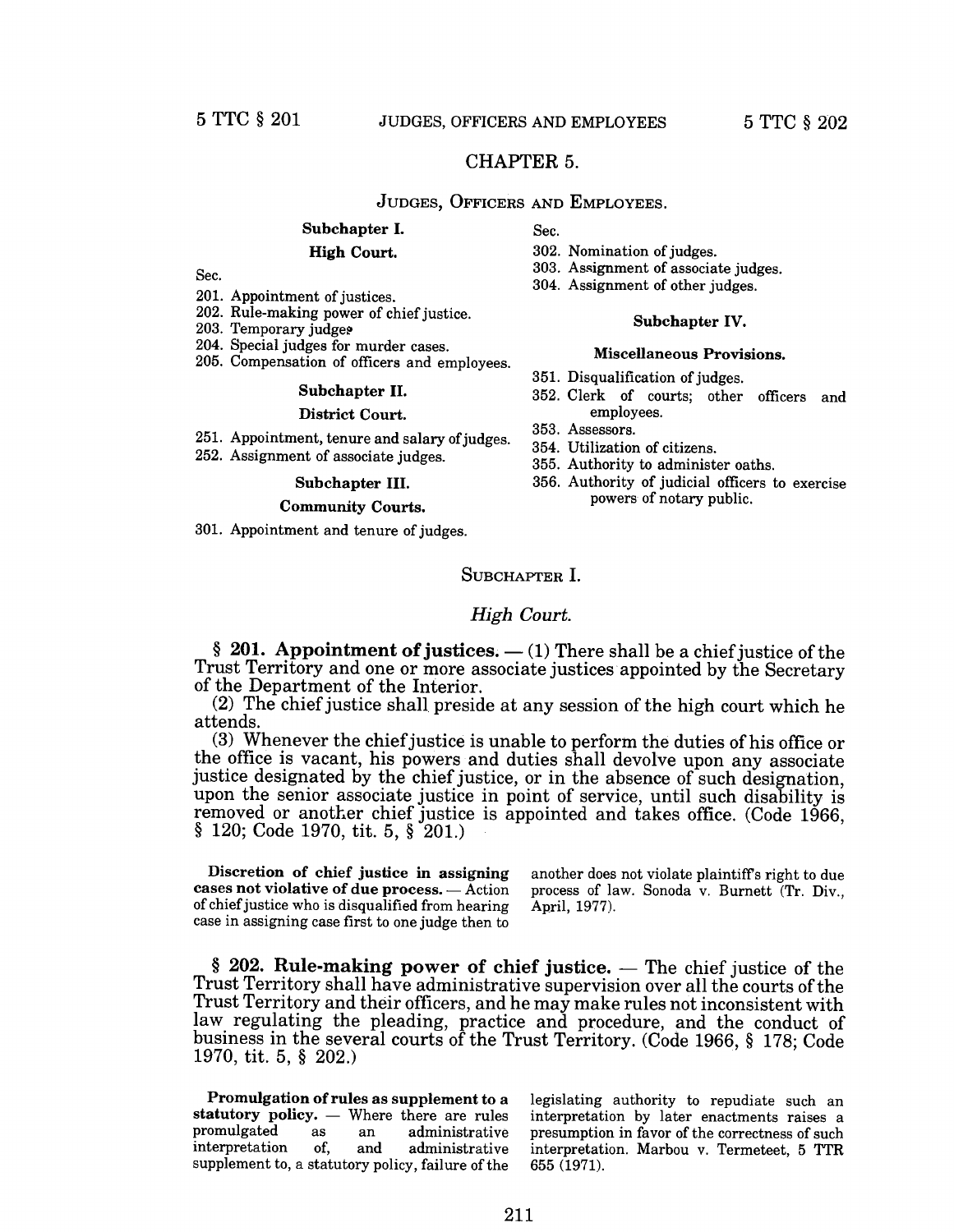Administrative interpretation of statutes. - With direct notice of administrative interpretation of the statutes and past opportunities to correct or amend, through legislation, any errors on the part of the rule-making authority, inaction by the legislating authority implies validation through acquiescence. Marbou v. Termeteet, 5 TRR 655 (1971).

Authority of chief justice after  $disqualification.$  When the chief justice is disqualified from hearing a case he continues to have administrative supervision of all the courts in the Trust Territory and, even though disqualified, can make an assignment of the case. Sonoda v. Burnett (Tr. Div., April, 1977).

 $§$  203. Temporary judges.  $-$  The Secretary of the Department of the Interior may from time to time designate temporary judges, learned in the law, who shall be qualified to sit in the appellate division of the high court during such period of time as the secretary may designate. During such period, each ofthese temporary judges shall be qualified to hold sessions ofthe trial division of the high court upon assignment by the chief justice. (Code 1966,  $\S$  122; Code 1970, tit. 5, § 203.)

Discretion of chief justice in assigning cases not violative of due process. - Action of chief justice who is disqualified from hearing case in assigning case first to one judge then to

another does not violate plaintiffs right to due process of law. Sonoda v. Burnett (Tr. Div., April, 1977).

 $\S$  204. Special judges for murder cases.  $-$  (1) The High Commissioner shall from time to time appoint for definite specified terms two or more special judges of the high court for each administration district to sit in the trial division of the court in the trial of murder cases.

(2) When a murder case is assigned for trial, the judge of the high court assigned to preside shall assign two of the special judges appointed for the district in which the trial is to take place to sit with him in the trial thereof. The special judges shall participate with the presiding judge in deciding, by majority vote, all questions of fact and sentence, but the presiding judge alone shall decide all questions of law involved in the trial and determination of the case. If the trial is by jury, however, the special judges shall participate only as assessors and in deciding on the question of sentence. (Code 1966, § 125; Code 1970, tit. 5, § 204.)

Appointment of special judges for  $murder cases. - Under this section special$ judges of the high court are appointed, to sit in the trial of murder cases in the trial division and participate with a presiding judge of the high court in deciding, by majority vote, all questions of fact. Helgenberger v. Trust Territory, 4 TTR 530 (App. Div. 1969).

Triers of fact in murder case.  $-$  In the Trust Territory in a prosecution for murder the triers of fact are the presiding judge together with two special judges provided for under this section. Helgenberger v. Trust Territory, 4 TTR 530 (App. Div. 1969).

Function of special judges.  $-$  The special judges sit, in effect, in the place of a jury, since they are limited to participating with the presiding judge in deciding, by majority vote, all questions of fact and sentence; the judge of the high court, who presides, alone decides all questions of law. Helgenberger v. Trust Territory, 4 TTR 530 (App. Div. 1969).

Qualification of special judges.  $-$  It is not required that special judges appointed to sit in trial of murder cases be learned in the law; they do not sit as judges, but as triers offact when no jury is provided. Helgenberger v. Trust Territory, 4 TTR 530 (App. Div. 1969).

Power of special judges to question witnesses.  $-$  As special judges participate in deciding facts and sentence, and as the court has the authority to examine witnesses, it follows that special judges may question witnesses just the same as the high court justice. Trust Territory v. Minor (App. Div., May, 1976).

Instruction of special judges as to law. -Presiding judge is not required to instruct the special judges concerning the law as is required in a trial by jury. The procedure whereby the presiding judges inform the special judges concerning the law applicable is discretionary. Trust Territory v. Techur (App. Div., June, 1976).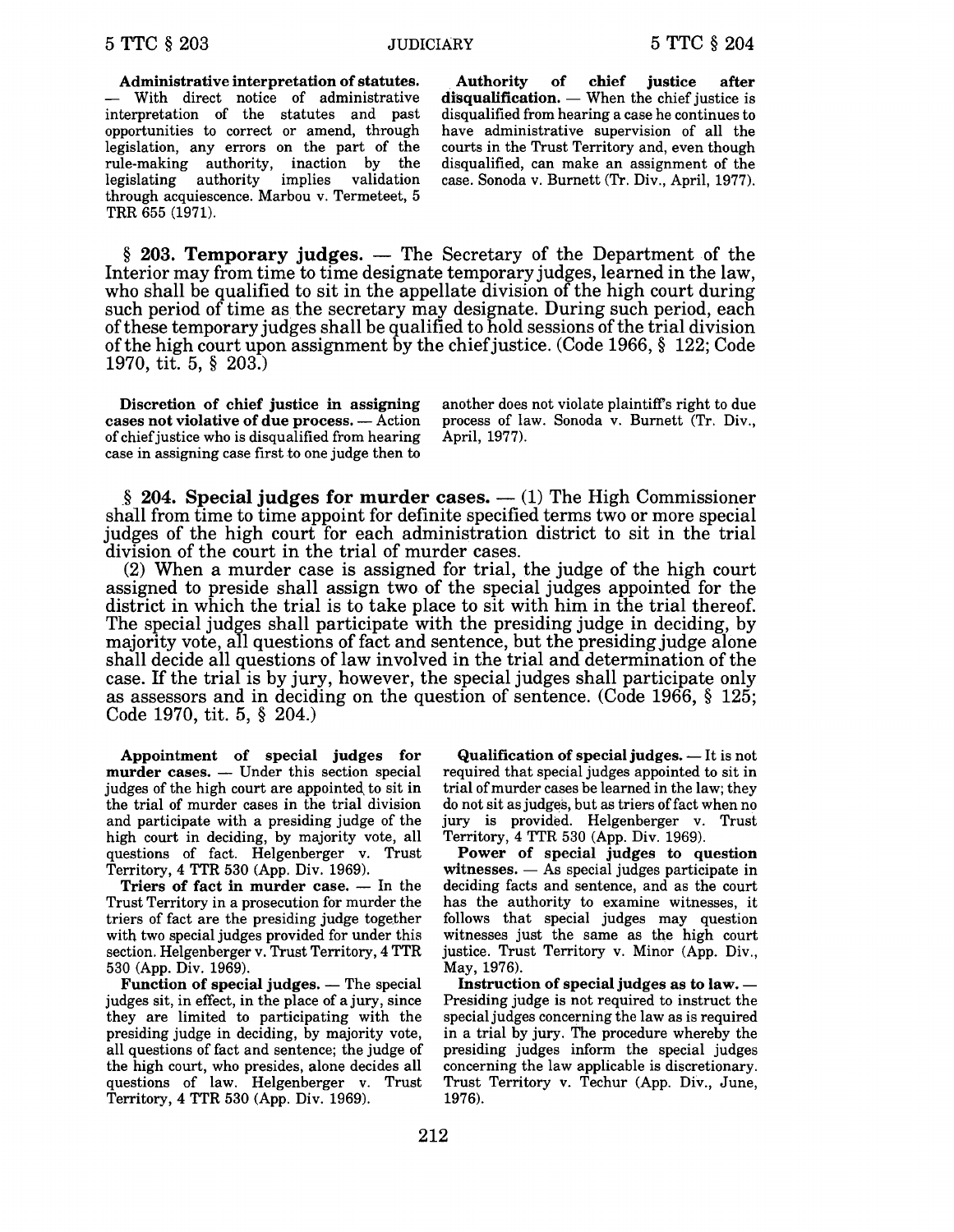$§$  205. Compensation of officers and employees.  $-$  The rates of compensation of special judges of the trial division of the high court, associate judges of the district courts, presiding and associate judges of the community courts, assessors, clerks of courts and other officers and employees of the courts shall be fixed by the chief justice of the Trust Territory with the approval of the High Commissioner, and shall be paid out of funds appropriated or allotted to the judiciary of the Trust Territory. (Code 1966, § 184; Code 1970, tit. 5,  $$205.$ 

## SUBCHAPTER II.

# *District Court.*

 $§$  251. Appointment, tenure and salary of judges.  $-$  The district court for each administrative district shall consist of a presiding judge and may include one or more associate judges, all of whom shall be appointed by the High Commissioner, by and with the advice and consent of the Congress of Micronesia as provided by law, for three-year terms, subject to removal by the trial division of the high court for cause after hearing. The presiding judge of a district court shall receive a salary to be fixed by the chief justice, with the approval of the High Commissioner, which salary shall not be diminished during his term of office. No judge of a district court may be an officer or employee of the Trust Territory government, or any political subdivision thereof, during his tenure in office. The High Commissioner may appoint a special judge of the high court appointed for a district pursuant to section 204 of this title to serve also as presiding or associate judge of the district court for the district. (Code 1966, § 136; Code 1970, tit. 5, § 251; P.L. No. 6-23, § 1.)

 $§$  252. Assignment of associate judges.  $-$  If associate judges have been appointed for a district court, one or more of them shall be assigned by the presiding judge of the district court from time to time to sit in the court for the hearing and determination of particular cases or proceedings pursuant to the rules of procedure prescribed for the court by the chief justice of the Trust Territory. (Code 1966, § 137; Code 1970, tit. 5, § 252.)

# SUBCHAPTER III.

### *Community Courts.*

 $§$  301. Appointment and tenure of judges.  $-$  The community court for each municipality or community therein shall consist of a presiding judge and may include one or more associate judges, all of whom shall be appointed by the district administrator of the district in which the municipality is located, upon nominations made as provided in section 302 of this chapter for definite terms specified by him, subject to removal by the trial division of the high court for cause after hearing. The trial division of the high court may suspend a judge of a community court for cause. (Code 1966,  $\S$  145; Code 1970, tit. 5,  $\S$  301.)

 $§$  302. Nomination of judges. — The presiding judge and associate judge or judges of a community court shall be nominated by popular vote or otherwise as the district administrator of the district in which the municipality or community concerned is located deems most in accord with the wishes of the people of the municipality or community and consistent with the proper administration of justice. If nominations are to be made by popular vote, the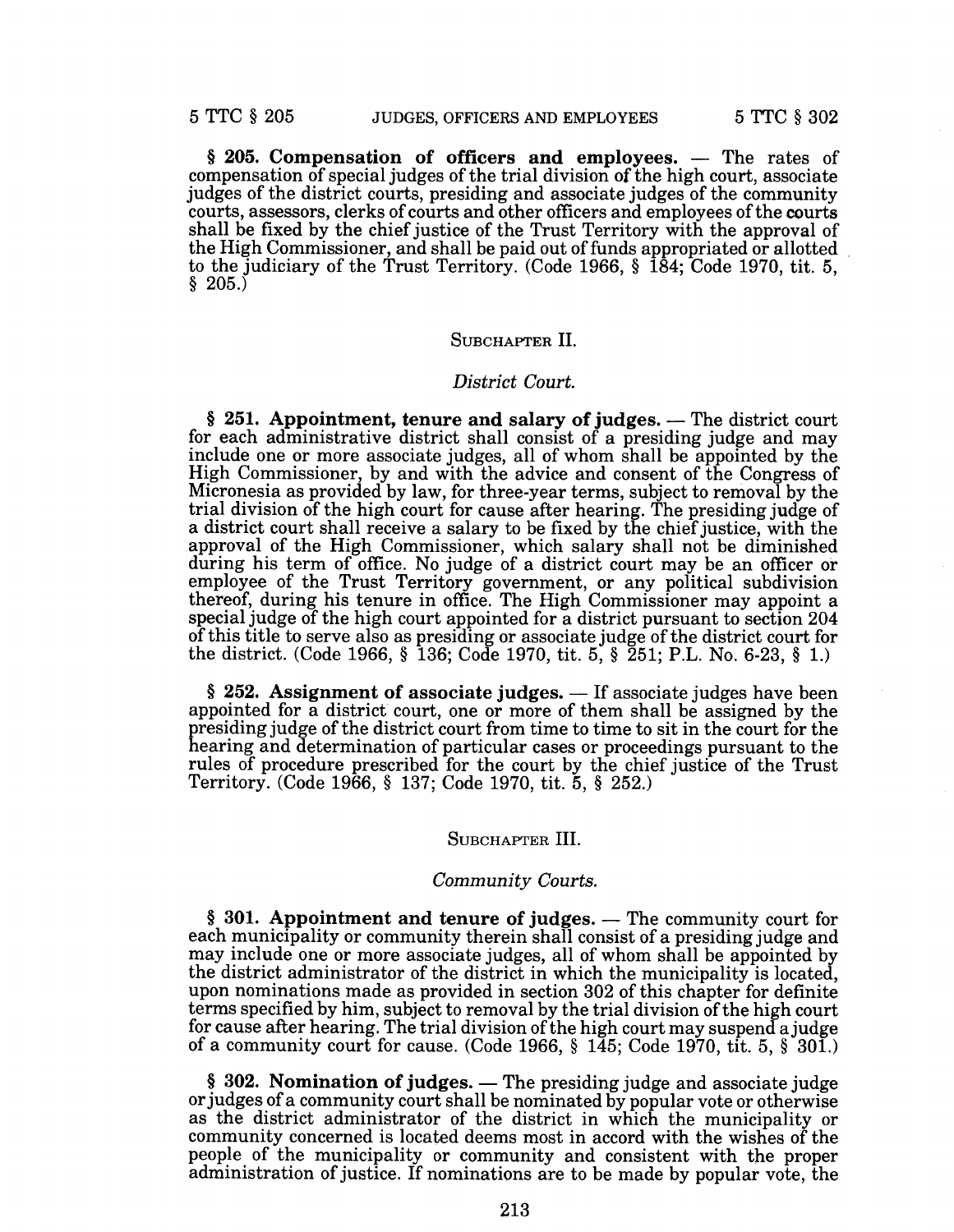offices of judge shall be voted for separately and not as incidental to any other office. The district administrator shall give due consideration to all nominations made for the office of judge of a community court. He shall not be bound to appoint a person nominated if he is not satisfied that the nominee is properly qualified for the appointment, but he may in that case appoint a qualified person without further nomination. Whenever the district administrator deems it practicable in view of the wishes of the people of the municipality or community and in view of the number of qualified persons available, he shall appoint as judges of the community court only persons who hold no office in the executive branch of the government of the municipality or the Trust Territory. (Code 1966, § 146; Code 1970, tit. 5, § 302.)

 $§$  303. Assignment of associate judges.  $-$  If associate judges have been appointed for a community court they may individually hold separate sessions of the court when assigned to do so by the presiding judge or two or more of them may sit together in sessions of the court when so assigned by the presiding judge. When two or more judges sit together in a community court, the presiding judge or, in his absence, the oldest judge present, shall preside and the decision of the court shall be determined by the majority vote of the judges present. (Code 1966, § 147; Code 1970, tit. 5, § 303.)

 $§$  304. Assignment of other judges.  $-$  Any judge of a community court may be invited by the presiding judge of another community court to sit in that court either for the hearing and determination of a particular case or cases or for a specified period of time, and, if willing and able to accept, the judge so invited shall have all the powers of an associate judge of that community court for the hearing and determination of the cases or during the period specified. (Code 1966, § 148; Code 1970, tit. 5, § 304.)

# SUBCHAPTER IV.

# *Miscellaneous Provisions.*

 $§$  351. Disqualification of judges.  $-$  No judge shall hear or determine or join in hearing and determining an appeal from the decision of any case or issue decided by him. No judge shall sit in any case in which he has a substantial interest, has been of counsel, is or has been a material witness, or is so related to or connected with any party or his attorney as to render it improper, in his opinion, for him to participate in the hearing and determination of the case. (Code 1966, § 181; Code 1970, tit. 5, § 351.)

Cross reference.  $-$  Judges in Federated States of Micronesia, Part III, Title 5.

Judge's powers of discretionary action suspended. - Section, in disqualifying a judge, suspends his powers only so far as discretionary action in the case is concerned. Sonoda v. Burnett (Tr. Div., April, 1977).

Discretionary power of chief justice in assigning cases not violative of due process. - Action of chief justice who is disqualified from hearing case in assigning first to one judge then to another does not violate

plaintiff's right to due process of law. Sonoda v. Burnett (Tr. Div., April, 1977).

Original hearing in appellate division creates no "lower court" decision. - Where original hearing is in the appellate division from which there is no appeal, there has been no "lower court" decision within the terms of section which would preclude dismissing this matter for lack of jurisdiction. Abrams v. Trust Territory High Court Disciplinary Panel (App. Div., May, 1977).

§ 352. Clerk of courts; other officers and employees.  $-$  (1) The chief justice of the Trust Territory shall appoint a clerk of courts for each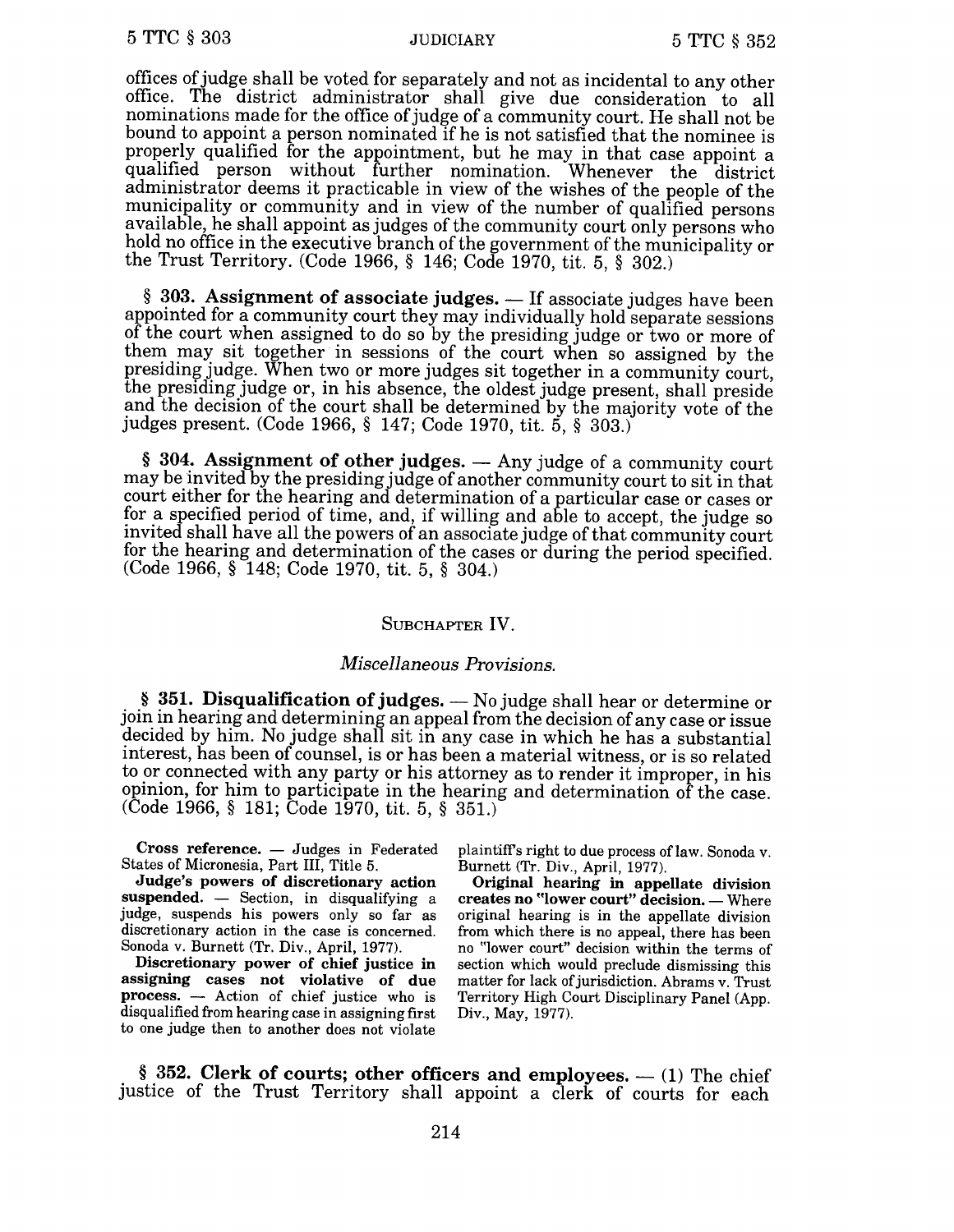administration district who shall act as clerk of the high court when held in the district and of the district court for the district.

(2) The chief justice may also appoint such other officers and employees of the courts as he deems necessary and may remove any clerk or other officer or employee. (Code 1966, § 182; Code 1970, tit. 5, § 352.)

§ 353. Assessors.  $-A$  judge presiding in the trial division of the high court may select one or more assessors to sit with him at the trial of any case to advise him in regard to the local law and custom which may be involved, but not to participate in the determination of the case. (Code 1966, § 126; Code 1970, tit. 5, § 353.)

 $§$  354. Utilization of citizens.  $-$  Citizens of the Trust Territory shall be employed as judges, officers and employees of the courts to the maximum extent consistent with proper administration of such courts. (Code 1966, § 183; Code 1970, tit. 5, § 354.)

 $§$  355. Authority to administer oaths. - The following officials are authorized to administer oaths:

(1) Any court;

(2) Any judge;

(3) The clerk of courts for a district, subject to such limitations as the chief justice of the high court may impose;

(4) Any other person authorized in writing by the High Commissioner, and a certified copy of whose authorization is filed with the clerk of courts for the district in which he acts. (Code 1966, § 447; Code 1970, tit. 5, § 355.)

§ 356. Authority of judicial officers to exercise powers of notary public. - Each judge, clerk of courts and assistant clerk of courts shall have authority to administer oaths and affirmations and take acknowledgements of deeds, mortgages, and other instruments, and exercise all other powers of a notary public. (Code 1966, § 185; Code 1970, tit. 5, § 356.)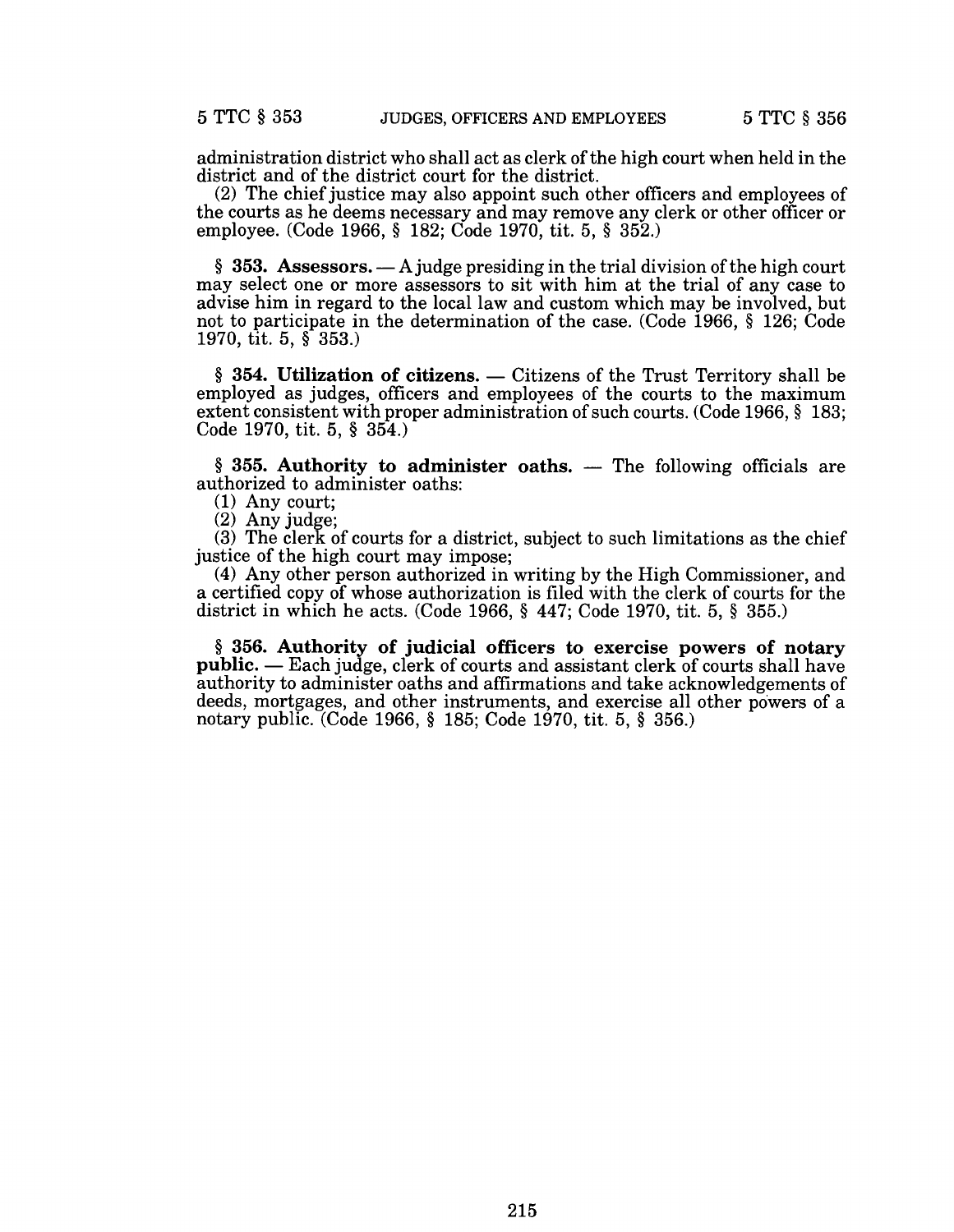## CHAPTER 6.

## CONCURRENT JURISDICTION.

Sec.

401. Trial division of high court.

402. District court.

403. Transfer of cases.

 $§$  401. Trial division of high court. — The trial division of the high court has original jurisdiction concurrently with the district and community courts in all cases within the original jurisdiction of the latter courts, but need not exercise that jurisdiction in any case which it determines can be promptly and properly tried in the district or community court having jurisdiction, and may transfer the case to that court for trial and determination. (Code 1966, § 161; Code 1970, tit. 5, § 401.)

 $§$  402. District court. - The district court shall exercise its original jurisdiction in all cases in which it has concurrent jurisdiction with a community court and which can be heard by it with convenience to the parties and witnesses and without undue delay. (Code 1966, § 162; Code 1970, tit. 5, § 402.)

 $§$  403. Transfer of cases.  $-$  Any case brought in the trial division of the high court or a district court may be transferred by the court in which it has been brought to any other court which has jurisdiction to try it. Any case brought in a community court may be transferred by the court in which it has been brought to the trial division of the high court or the district court having jurisdiction, with the consent of the court to which it is transferred. Any case pending in a district court or community court may be transferred to the trial division of the high court, or to the district court for the district in which the case was brought, by order of the trial division of the high court. Upon receiving a certified copy of an order of the trial division of the high court making such transfer, the court in which the case was pending shall take no further action on the merits of the case, but may make orders of a temporary nature which justice may require and which are not inconsistent with the orders of the trial division of the high court. (Code 1966, § 163; Code 1970, tit. 5, § 403.)

Purpose of section. - Section is designed to facilitate the orderly and efficient processing of cases, not to arbitrarily decide whether an appellant receives a single-judge review or a three-judge appellant panel. Trust Territory v. Elias (App. Div., January, 1975).

Effect of prosecutor's discretion to choose court in which to file complaint.  $-$ Fact that prosecuting attorney can file complaint or information in either the district court or the trial division of the high court does not, in any way, invalidate the appeals process. In the final analysis the prosecuting attorney does not have the discretion to decide which appeal process the defendant shall have because the courts have the power to transfer cases. Trust Territory v. Elias (App. Div., January, 1975).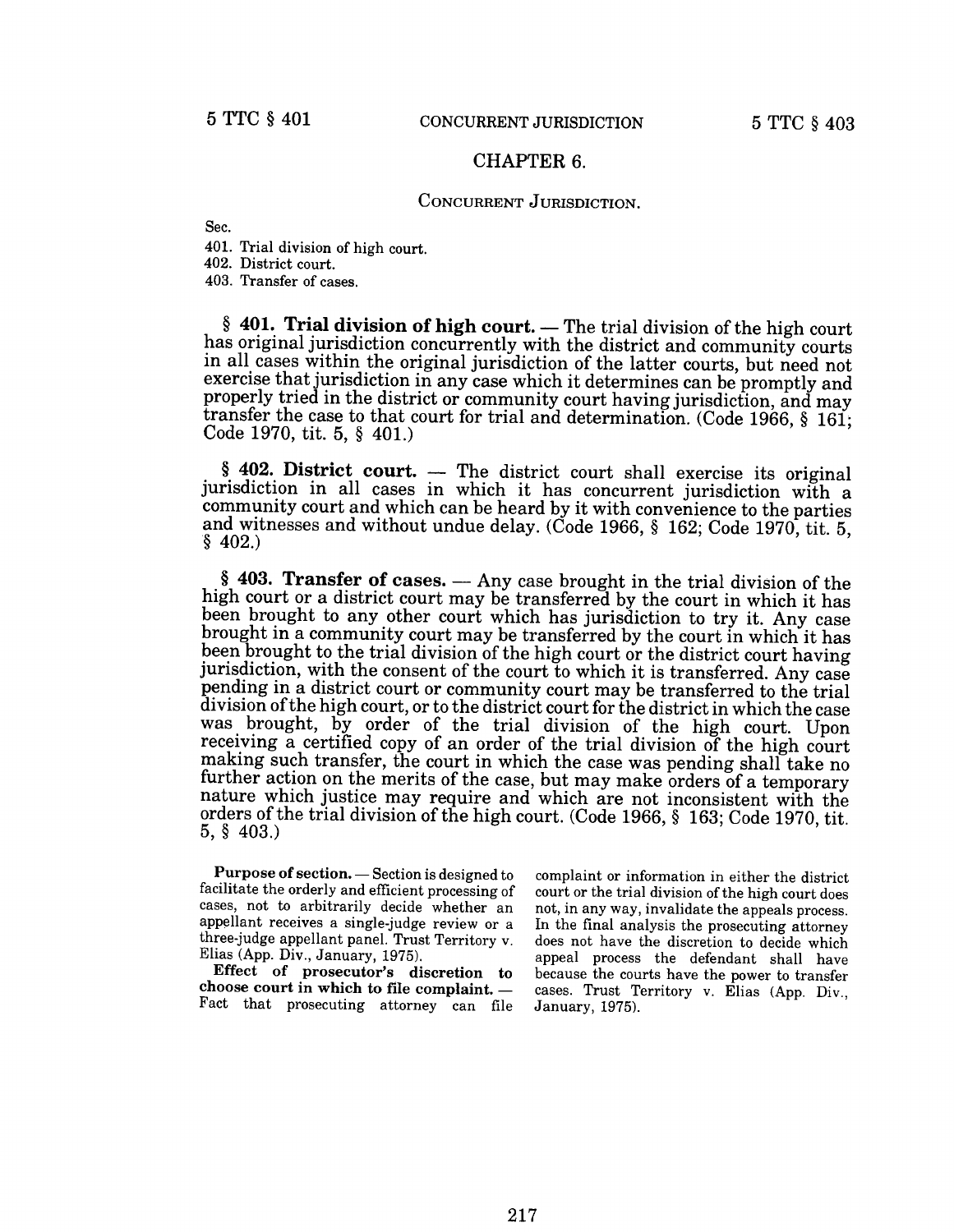# CHAPTER 7.

# EXTRATERRITORIAL JURISDICTION.

| Sec.                                    | Sec.                                        |
|-----------------------------------------|---------------------------------------------|
| 451. Crimes committed outside the Trust | 454. Application of Trust Territory laws on |
| Territory.                              | vessels and aircraft.                       |
| 452. Effect of previous trial.          | 455. Application of other law.              |
| 453. Place of trial.                    | 456. "Trust Territory vessel" defined.      |

 $§$  451. Crimes committed outside the Trust Territory.  $-$  The jurisdiction of the courts of the Trust Territory shall extend to all criminal offenses committed outside the territorial limits of the Trust Territory by any person on board a Trust Territory vessel or aircraft. (Code 1966, § 208; Code 1970, tit. 5,  $\S$  251; P.L. No. 4C-61,  $\S$  1.)

Non-citizen resident protected while employed on sea-going vessel; obligated to observe laws.  $-$  For the duration of the time non-citizen resident was enlisted or employed aboard a vessel licensed under the provisions of the Code and at sea, he would still receive the protections and benefits accorded any Trust

Territory resident, and would also be subject to the obligations and liabilities of a Trust Territory resident, and that, of course, includes the obligation to observe all Trust Territory criminal prohibitions. Kodang v. Trust Territory, 5 TTR 581 (1971).

§ 452. Effect of previous trial.  $-$  No person shall be tried by a court of the Trust Territory for an offense committed outside the territorial limits of the Trust Territory who has already been lawfully tried on the merits for substantially the same offense by a court of another jurisdiction. (Code 1966, § 209; Code 1970, tit. 5, § 452.)

 $§$  453. Place of trial.  $-$  Trials for offenses committed outside the territorial limits of the Trust Territory may be held in any court of the Trust Territory competent to try the offender for the offense charged; provided that it is within that court's territorial jurisdiction that the offender is found or into which he is first brought or in which he resides. (Code 1966, § 210; Code 1970, tit. 5, § 453.)

Editor's note.  $-$  In the 1970 Code, the last part of this section read: "... competent to try the offender for the offense charged within which court's territorial jurisdiction the

offender is found or into which he is first brought or in which he resides." The language has been changed to achieve clarity.

§ 454. Application of Trust Territory laws on vessels and aircraft.  $-$  The criminal laws of the Trust Territory shall, except where a contrary intent is clearly indicated in the law, apply outside the territorial limits of the Trust Territory to all persons on board a Trust Territory vessel or aircraft. (Code 1966, § 211; Code 1970, tit. 5, § 454; P.L. No. *4C-61,* § 2.)

Criminal laws to be given  $\frac{\text{extra-territorial effect.} - \text{All criminal laws of}}{n}$ the Trust Territory are to be given their lawful extra-territorial effect unless the contrary intent is clearly indicated. Kodang v. Trust Territory, 5 TTR 581 (1971).

Non-citizen residents protected while on sea-going vessel; obligated to observe laws. - For the duration of the time non-citizen resident was enlisted or employed aboard a

vessel licensed under the provisions of the Trust Territory Code and at sea, he would still receive the protections and benefits accorded any Trust Territory resident, and would also be subject to the obligations and liabilities of a Trust Territory resident, and that, of course, includes the obligation to observe all Trust Territory criminal prohibitions. Kodang v. Trust Territory, 5 TTR 581 (1971).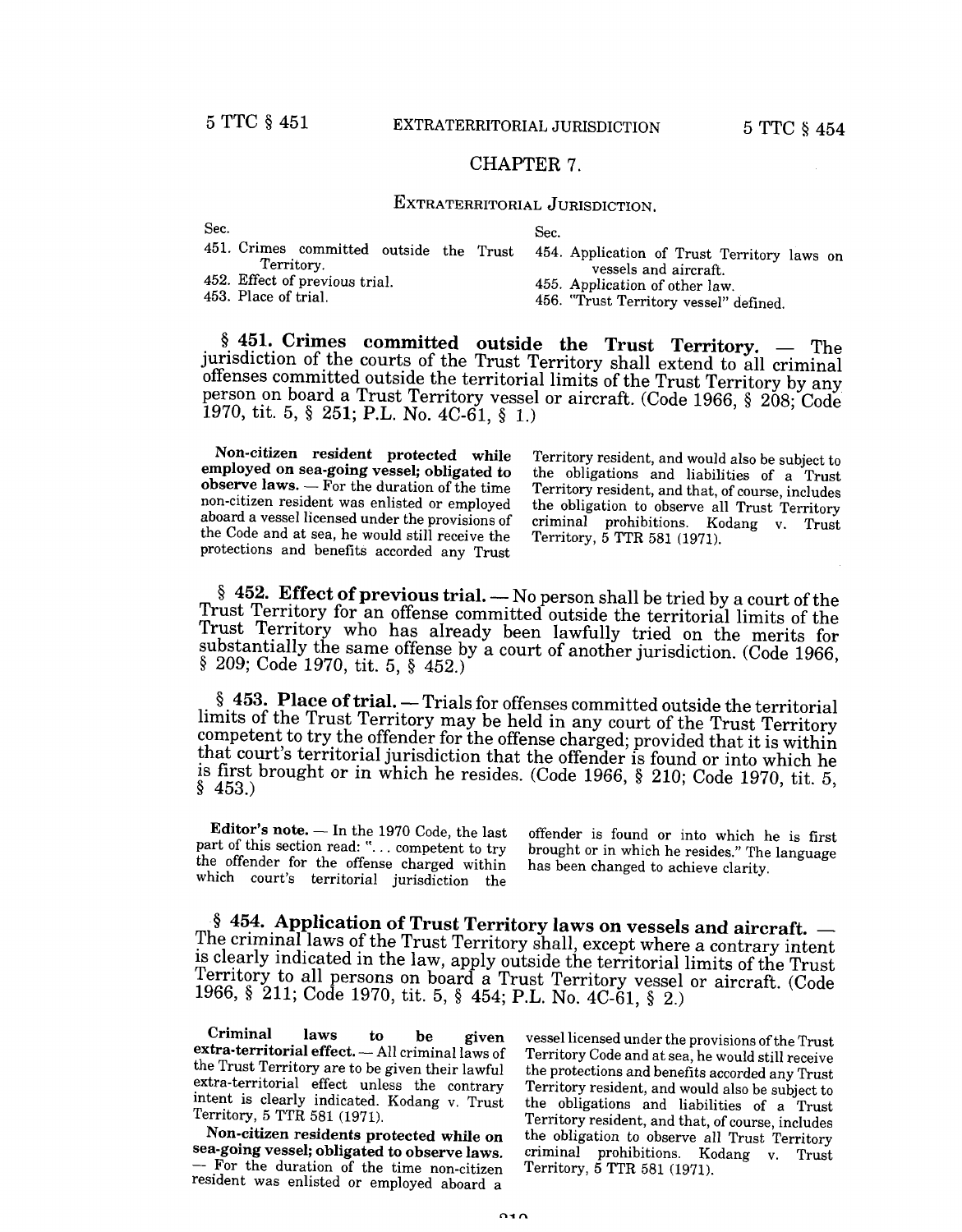$§$  455. Application of other law.  $-$  The criminal law of any other jurisdiction which is applicable under international law may also be enforced by courts of the Trust Territory in trial of offenses committed outside the territorial limits of the Trust Territory, whenever, in the opinion of the court, justice and comity will be aided thereby. (Code 1966, § 212; Code 1970, tit. 5,  $§$  455.

 $§$  456. "Trust Territory vessel" defined.  $-$  The term "Trust Territory vessel" as used in this chapter shall mean a vessel belonging in whole or in part to the government of the Trust Territory, or to any permanent resident of the Trust Territory, or to any association, partnership, company, or other entity organized under the laws of the Trust Territory, or to any government corporation authorized by the United States Congress to conduct business in the Trust Territory, or to any corporation created by the High Commissioner of the Trust Territory or by any subordinate of his or by any successor in responsibility. (Code 1966, § 213; Code 1970, tit. 5, § 456.)

Non-resident citizen protected while employed on sea-going vessel; obligated to observe laws.  $-$  For the duration of the time non-citizen resident was enlisted or employed aboard a vessel licensed under the provisions of the Code and at sea, he would still receive the protections and benefits accorded any Trust

Territory resident, and would also be subject to the obligations and liabilities of a Trust Territory resident, and that, of course, includes the obligation to observe all Trust Territory criminal prohibitions. Kodang v. Trust Territory, 5 TTR 581 (1971).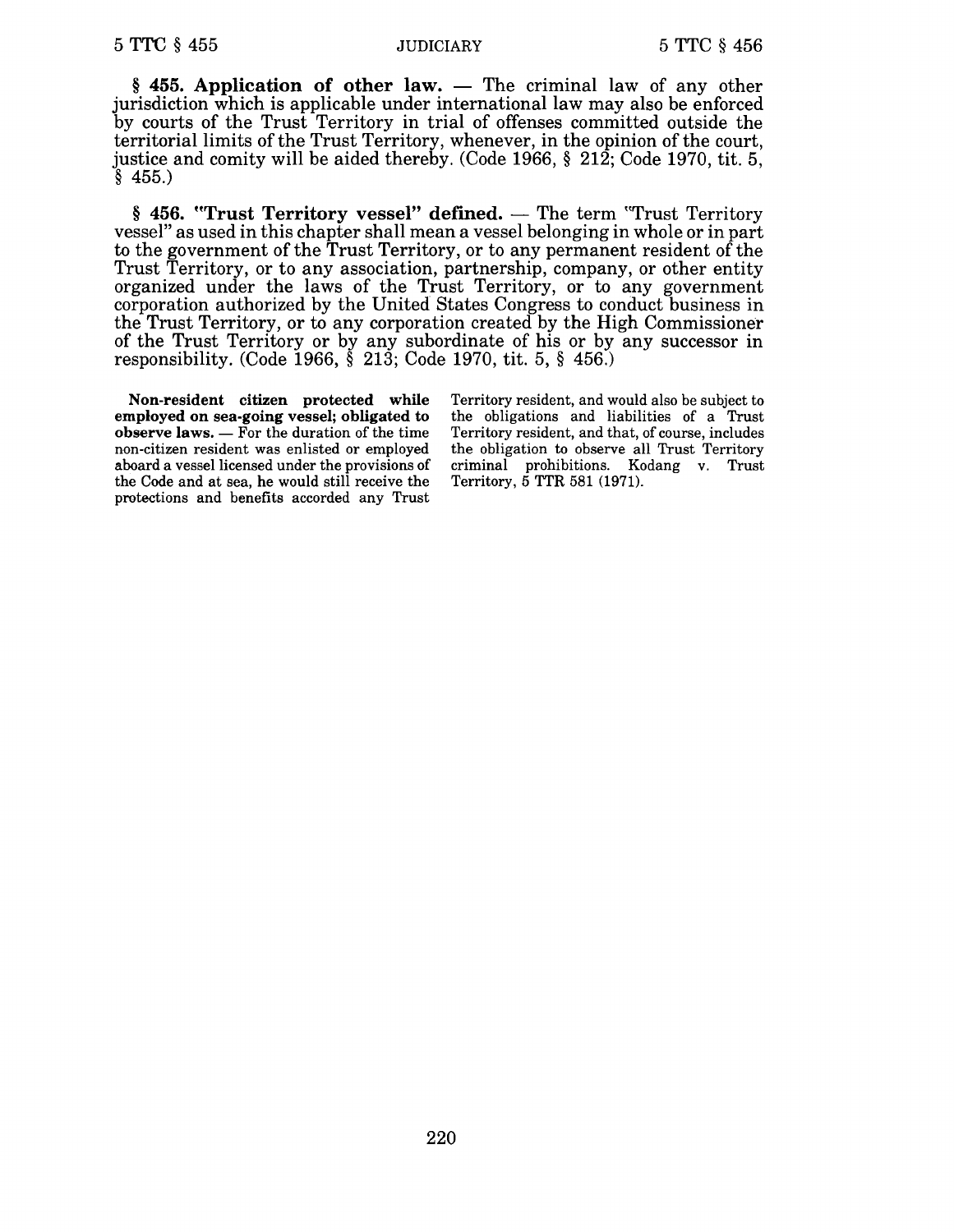# CHAPTER 8.

# JURIES AND JURY TRIAL.

Sec.

501. Right to trial by jury

502. Challenges permitted in civil actions.

503. Qualifications of jurors.

504. Exemptions from jury service.

505. Exclusion or excuse from service.

506. Manner of drawing jurors.

507. Apportionment of jurors within districts.

- Sec.
- 508. Talesmen summoned from bystanders.
- 509. Summoning jurors.
- 510. Disqualification of chief of police.
- 511. Challenge for frequency of service.
- 512. Jury fees.
- 513. Application of chapter; adoption by district legislature.

 $§$  501. Right to trial by jury.  $-$  Subject to the restriction set forth in section 513 of this chapter:

(1) *Criminal actions.* Any person accused by information of committing a felony punishable by more than five years imprisonment or by more than two thousand dollars fine, or both, shall be entitled to a trial by ajury of six persons and the federal rules of criminal procedure heretofore or hereafter promulgated shall be applicable thereto, except that the jury shall be of six persons or such smaller number as the parties may stipulate with the approval of the court. The government shall be entitled to three peremptory challenges and the defendant or defendants jointly to five peremptory challenges. If there is more than one defendant, the court may allow the defendants additional peremptory challenges and permit them to be exercised separately or jointly.

*(2) Civil actions.* (a) In civil actions in the trial division of the high court where the amount claimed or value of the property involved exceeds one thousand dollars exclusive of interest and costs, the parties shall be entitled to a trial by a jury of six persons, of all legal (as distinguished from equitable) issues, to the same extent and under the same circumstances that they would be entitled to a trial by jury if the case were pending in a United States district court and were within the jurisdiction of that court, and the federal rules of civil procedure heretofore or hereafter promulgated, which are not inconsistent with this subsection, shall be applicable so far as all matters affecting trial by jury are concerned; provided, however, that there shall be no right to trial by jury in actions against the Trust Territory specified in subsection (3), section 251 of title 6 of this Code, or for annulment, divorce, adoption or eminent domain proceedings.

(b) Any party on demanding a trial by jury shall pay to the clerk of courts a jury fee of five dollars unless permission to proceed without prepayment of fees under section 404 of title 6 of this Code has been granted or is granted upon a motion on or before the day of filing of the demand for trial by jury. If the jury fee is not so paid and permission to proceed without prepayment of fees is not so granted, the demand for trial by jury shall be of no force and effect. (Code 1966, §§ 215, 227; Code 1970, tit. 5, § 501.)

Right to jury trial limited. - Section gives a limited right to trial by jury. Provision was sought to provide for jury trial only in cases where jurisdiction lay exclusively with trial division of high court and to ban jury trial in the

district courts. Those cases which could be tried before district courts clearly were not regarded as so serious as to warrant being tried by juries. Sonoda v. Trust Territory (App.Div., November, 1976).

§ 502. Challenges permitted in civil actions. - In civil cases tried before a jury, each party shall be entitled to two peremptory challenges. Several defendants or several plaintiffs shall be considered as a single party for the purposes of making challenges; if there is more than one defendant, the court may allow the defendants additional peremptory challenges and permit them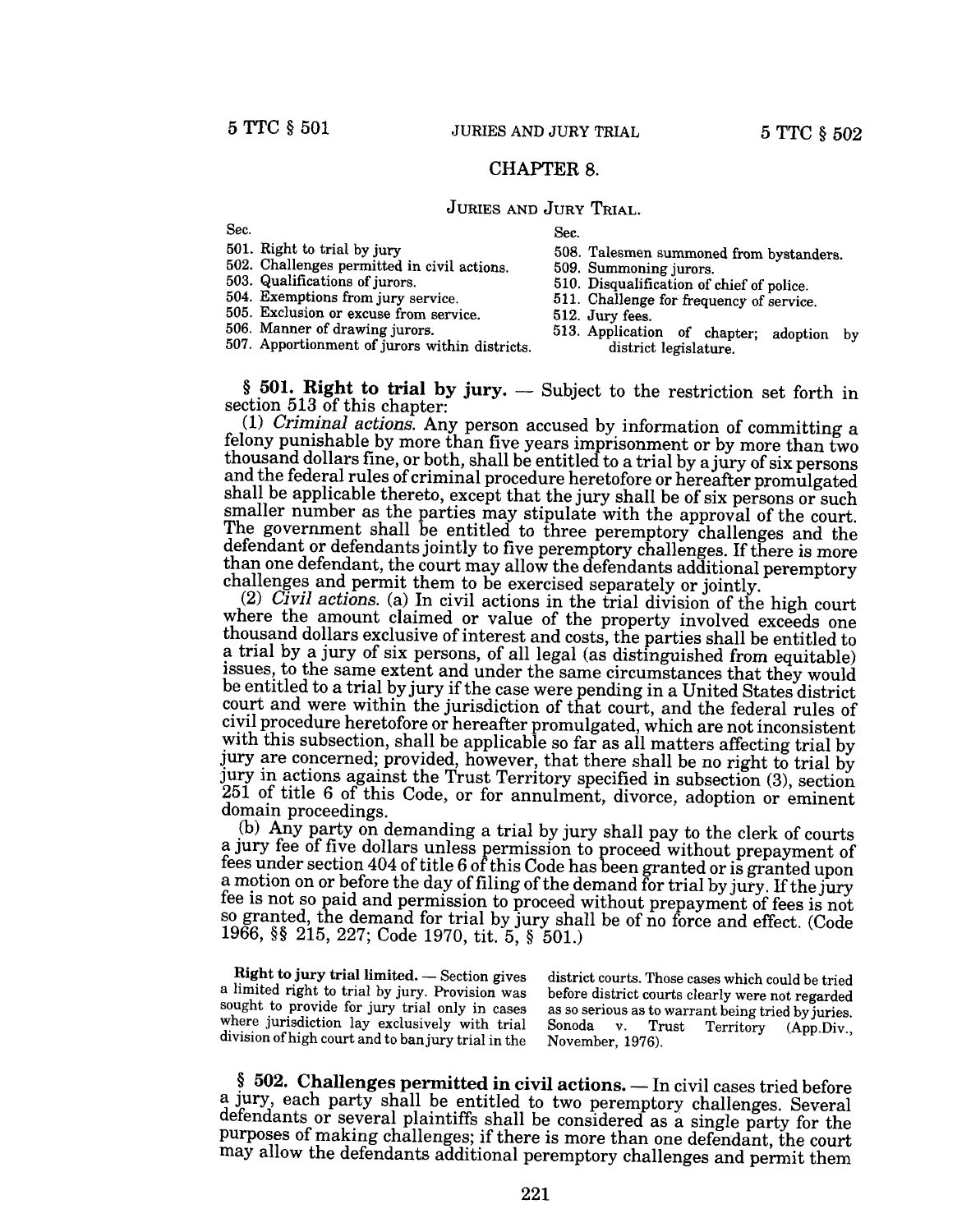to be exercised separately or jointly. All challenges for cause or favor, whether to array or panel or to individual jurors, shall be determined by the court. (Code 1966, § 229; Code 1970, tit. 5, § 502.)

 $§$  503. Qualifications of jurors.  $-$  Any citizen of the Trust Territory or of the United States who has attained the age of eighteen years and who has resided within the district for a period of one year immediately prior to jury service is competent to serve as a juror unless:

(1) He has been convicted in a court of record in any jurisdiction of a crime punishable by imprisonment for more than one year and his civil rights have been restored by pardon or amnesty; or,

(2) He is unable to read, write, speak, and understand either English or the principal local language of the part of the district in which he is to serve; or,

(3) He is incapable by reason of mental or physical infirmities to render efficient jury service; or,

(4) He is exempted from service as a juror by any law of the Trust Territory. (Code 1966, § 216; Code 1970, tit. 5, § 503.)

Accepting interested juror reversible reversible error. "Iroij" on Jebdrik's Side v. rror. — For a court to accept a juror whose Jakeo, 5 TTR 670 (1972). error.  $-$  For a court to accept a juror whose Iroij Erik was counsel for one of the parties was

 $§$  504. Exemptions from jury service.  $-$  The following persons shall be exempt from jury service:

(1) Members in actual service in the armed forces of the United States;

(2) Members of the Micronesia police or fire department of the Trust Territory or a subdivision thereof who are actively engaged in the performance of official duties;

(3) Public officers in the executive, legislative, or judicial branches of the government of the Trust Territory or a subdivision thereof who are actively engaged in the performance of official duties. (Code 1966, § 217; Code 1970, tit. 5, § 504.)

§ 505. Exclusion or excuse from service.  $-$  (1) A judge of the high court may, for good reason, excuse or exclude from jury service any person called as a juror.

(2) Any class or group of persons may, for the public interest, be excluded from the jury panel or excused from service as jurors by order of a high court judge based on a finding that such jury service would entail undue hardship, extreme inconvenience, or serious obstruction or delay in the fair and impartial administration of justice; provided, that no citizen of the Trust Territory or of the United States shall be excluded from service as a juror on account of race, color or religion. (Code 1966, § 218; Code 1970, § 505.)

§ 506. Manner of drawing jurors.  $-$  (1) The names of jurors for an array shall be publicly drawn from a box containing the names of not less than one hundred qualified persons at the time of each drawing. The jury box shall from time to time be refilled by the clerk of courts of the district or one of his assistant clerks of courts and the presiding judge of the district court or an associate district court judge designated by such presiding judge.

(2) The judge and the clerk or assistant clerk shall alternately place one name in the box until the box shall contain at least one hundred names or such larger number as the court determines. The judge and the clerk or assistant clerk shall obtain these names in a manner approved by the court. (Code 1966, § 219; Code 1970, tit. 5, § 506.)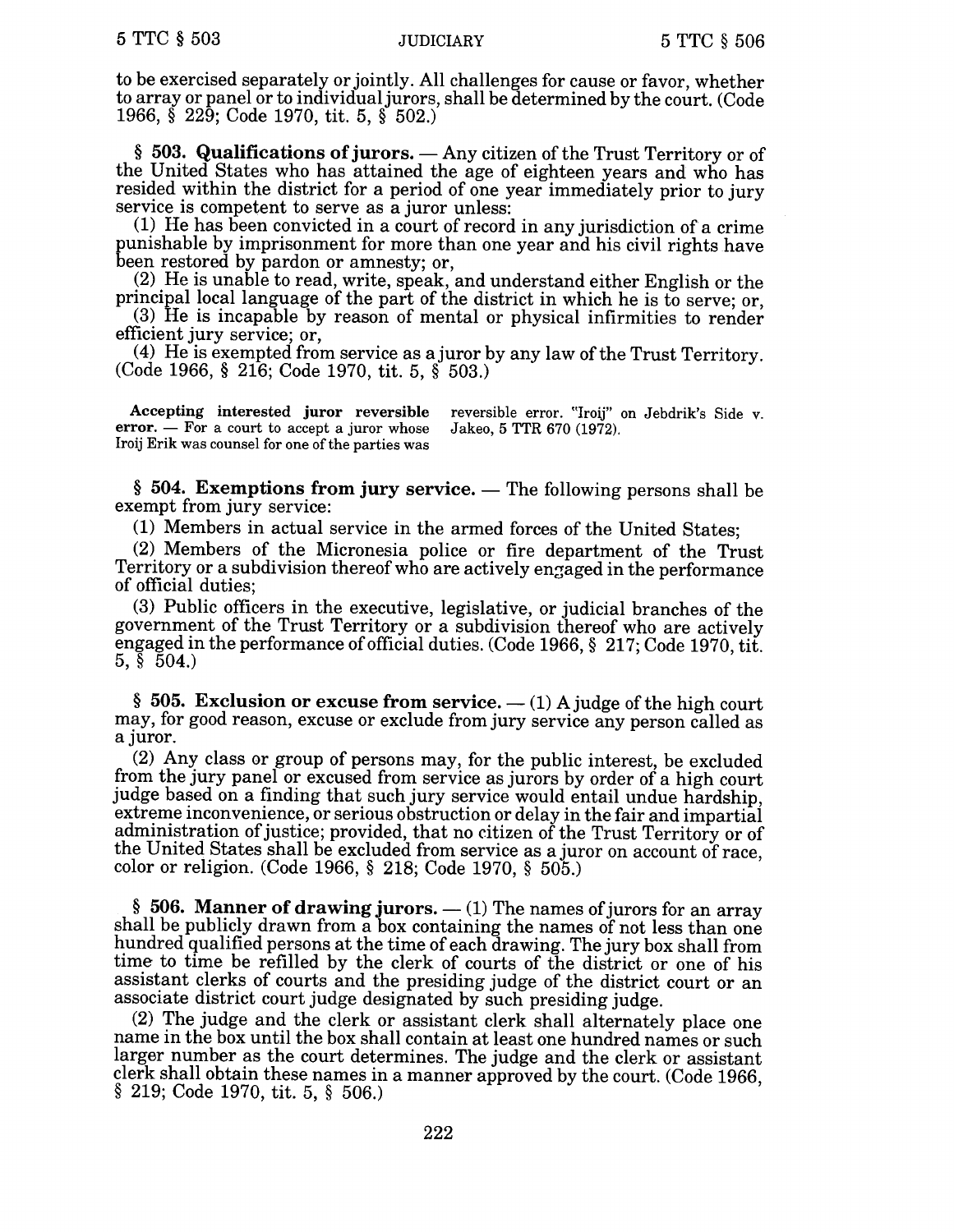§ 507. Apportionment of jurors within districts.  $-$  (1) Jurors shall from time to time be selected from such parts of the districts as the court directs so as to be most favorable to an impartial trial and not incur unnecessary expense or unduly burden the residents of any part of the district with jury service. To this end the court may direct the maintenance of separate jury boxes for some or all of the places for holding court in the district.

(2) Jurors summoned for service at one place for holding court in a district may, if the public convenience so requires and the jurors will not be unduly burdened thereby, be directed by the court to serve at another place in the same district. (Code 1966, § 220; Code 1970, tit. 5, § 507.)

§ 508. Talesmen summoned from bystanders. — Whenever sufficient jurors are not available, the court may require the chief of police to summon a sufficient number of talesmen from the bystanders. (Code 1966, § 221; Code 1970, tit. 5, § 508.)

 $\S$  509. Summoning jurors.  $- (1)$  When a court orders an array of jurors to be drawn, the clerk of courts or an assistant clerk of courts shall issue summonses for the number of jurors determined by the court to be required, and deliver such summons to the chief of police for service.

(2) Each person drawn for jury service may be served personally or by registered or certified mail addressed to such person at his usual residence or place of business.

(3) Such service shall be made by the chief of police or a member of the Micronesia police selected by him, who shall attach to his return the addressee's receipt for the registered or certified summons where service is made by mail. (Code 1966, § 222; Code 1970, tit. 5, § 509.)

 $§ 510.$  Disqualification of chief of police.  $-$  Whenever in the opinion of the court the chief of police is disqualified to summon jurors, the court may appoint some other disinterested person who shall take an oath to perform such duty truly and impartially. (Code 1966, § 223; Code 1970, tit. 5, § 510.)

 $\S$  511. Challenge for frequency of service.  $-A$  juror may be challenged on the ground that he has been summoned and served as a juror in another array within one year of the challenge. (Code 1966,  $\S$  224; Code 1970, tit. 5,  $§ 511.$ 

 $\S$  512. Jury fees.  $-$  (1) Jurors shall receive the following fee for actual attendance at the place of trial and for the time necessarily occupied in going to and from such place at the beginning and end of such service or at any time during the same: five dollars per day.

(2) For the distance necessarily traveled to and from a juror's residence by the shortest practicable route in going to and returning from the place of service, at the beginning and end of the term of service, and for all additional necessary daily transportation expense: three cents per mile, except that if a juror is transported at government expense without charge to him, he shall receive no mileage allowance for the distance he is so transported. If daily travel appears impracticable, subsistence of four dollars per day shall be allowed. Whenever in any case the jury is ordered to be kept together and not to separate, the cost of subsistence during such period shall be paid upon order of the court in lieu of the foregoing subsistence allowance. (Code 1966, § 225; Code 1970, tit. 5, § 512.)

 $§$  513. Application of chapter; adoption by district legislature.  $-$  This chapter may be adopted as to any district of the Trust Territory by an act of the district legislature thereof and shall have the force and effect of law. After